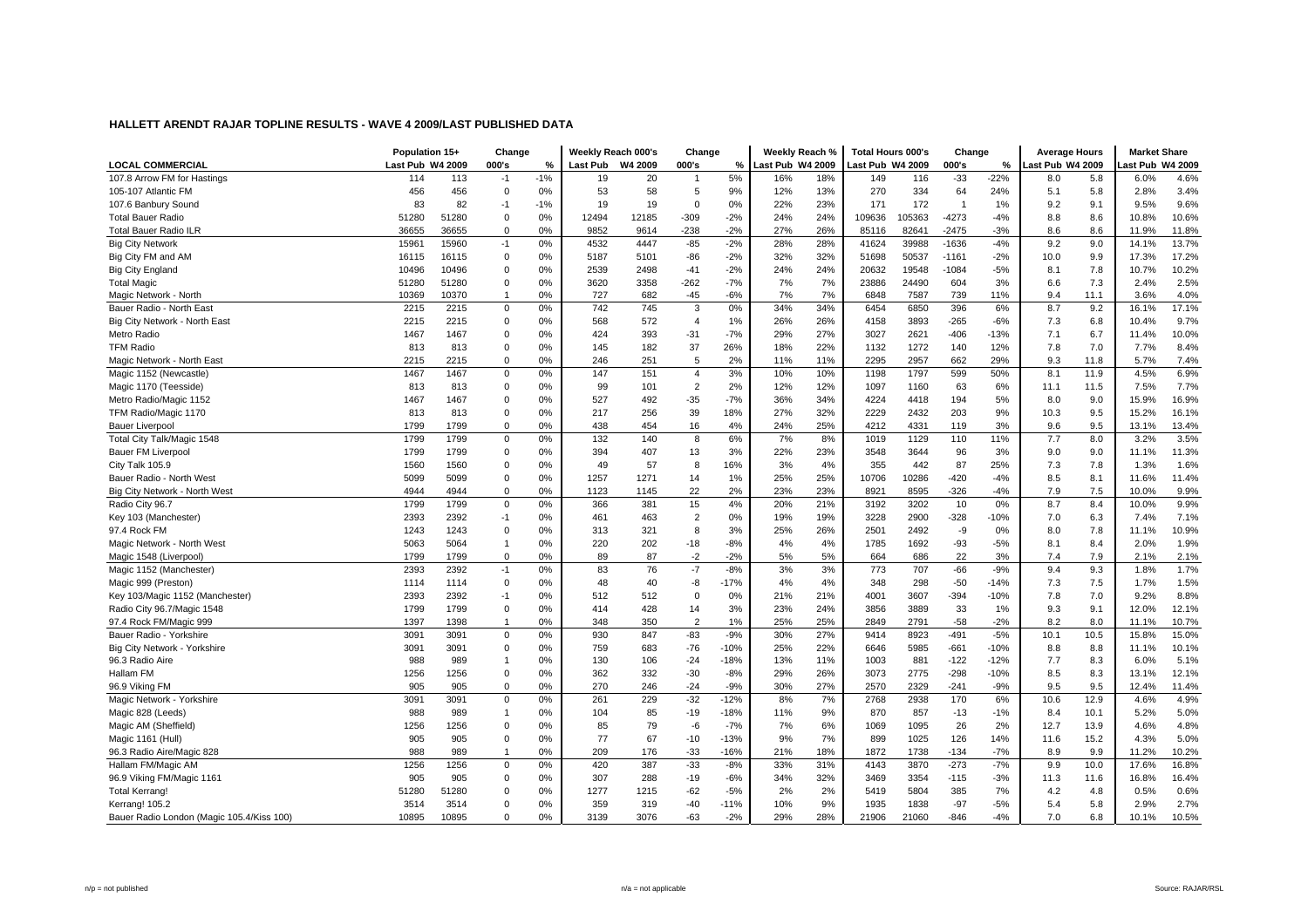|                                     | Population 15+   |       | Change         |       | Weekly Reach 000's |         | Change         |        | Weekly Reach %   |       | <b>Total Hours 000's</b> |        | Change  |        | <b>Average Hours</b> |      | <b>Market Share</b> |       |
|-------------------------------------|------------------|-------|----------------|-------|--------------------|---------|----------------|--------|------------------|-------|--------------------------|--------|---------|--------|----------------------|------|---------------------|-------|
| <b>LOCAL COMMERCIAL</b>             | Last Pub W4 2009 |       | 000's          | %     | <b>Last Pub</b>    | W4 2009 | 000's          | %      | Last Pub W4 2009 |       | Last Pub W4 2009         |        | 000's   | %      | ast Pub W4 2009      |      | ast Pub W4 2009     |       |
| Kiss 100 FM                         | 10895            | 10895 | 0              | 0%    | 1563               | 1605    | 42             | 3%     | 14%              | 15%   | 9865                     | 8669   | $-1196$ | $-12%$ | 6.3                  | 5.4  | 4.5%                | 4.3%  |
| Magic 105.4                         | 10895            | 10895 | 0              | 0%    | 2009               | 1821    | $-188$         | $-9%$  | 18%              | 17%   | 12041                    | 12391  | 350     | 3%     | 6.0                  | 6.8  | 5.5%                | 6.1%  |
| <b>Total Kiss Network</b>           | 51280            | 51280 | $\mathbf 0$    | 0%    | 3537               | 3385    | $-152$         | $-4%$  | 7%               | 7%    | 19488                    | 18449  | $-1039$ | $-5%$  | 5.5                  | 5.5  | 1.9%                | 1.8%  |
| <b>Kiss East</b>                    | 2046             | 2046  | $\mathbf 0$    | 0%    | 343                | 336     | $-7$           | $-2%$  | 17%              | 16%   | 2687                     | 2582   | $-105$  | $-4%$  | 7.8                  | 7.7  | 6.2%                | 6.2%  |
| <b>Kiss West</b>                    | 2353             | 2353  | $\Omega$       | 0%    | 336                | 321     | $-15$          | $-4%$  | 14%              | 14%   | 1976                     | 1822   | $-154$  | $-8%$  | 5.9                  | 5.7  | 4.0%                | 3.8%  |
| Bauer Radio Total Scotland          | 4304             | 4303  | $-1$           | 0%    | 1705               | 1700    | $-5$           | 0%     | 40%              | 40%   | 18650                    | 18275  | $-375$  | $-2%$  | 10.9                 | 10.7 | 24.0%               | 23.8% |
| <b>Big City Scotland</b>            | 4067             | 4068  | -1             | 0%    | 1439               | 1443    | $\overline{4}$ | 0%     | 35%              | 35%   | 15017                    | 15239  | 222     | 1%     | 10.4                 | 10.6 | 19.7%               | 20.1% |
| Bauer Radio Central Scotland        | 2830             | 2829  | $-1$           | 0%    | 993                | 981     | $-12$          | $-1%$  | 35%              | 35%   | 10247                    | 9549   | $-698$  | $-7%$  | 10.3                 | 9.7  | 20.6%               | 20.0% |
| <b>Total Radio Clyde</b>            | 1835             | 1837  | $\overline{2}$ | 0%    | 635                | 645     | 10             | 2%     | 35%              | 35%   | 6487                     | 5770   | $-717$  | $-11%$ | 10.2                 | 9.0  | 20.3%               | 19.1% |
| Clyde 1 FM                          | 1835             | 1837  | 2              | 0%    | 560                | 567     | $\overline{7}$ | 1%     | 30%              | 31%   | 5175                     | 4707   | $-468$  | $-9%$  | 9.2                  | 8.3  | 16.2%               | 15.6% |
| Clyde 2                             | 1835             | 1837  | $\overline{2}$ | 0%    | 178                | 181     | 3              | 2%     | 10%              | 10%   | 1312                     | 1063   | $-249$  | $-19%$ | 7.4                  | 5.9  | 4.1%                | 3.5%  |
| <b>Total Radio Forth</b>            | 1088             | 1090  | $\overline{2}$ | 0%    | 360                | 340     | $-20$          | $-6%$  | 33%              | 31%   | 3760                     | 3778   | 18      | 0%     | 10.4                 | 11.1 | 19.4%               | 19.5% |
| ForthOne                            | 1088             | 1090  | $\overline{2}$ | 0%    | 335                | 314     | $-21$          | $-6%$  | 31%              | 29%   | 3101                     | 3287   | 186     | 6%     | 9.2                  | 10.5 | 16.0%               | 17.0% |
| Forth <sub>2</sub>                  | 1088             | 1090  | $\overline{2}$ | 0%    | 91                 | 78      | $-13$          | $-14%$ | 8%               | 7%    | 659                      | 491    | $-168$  | $-25%$ | 7.2                  | 6.3  | 3.4%                | 2.5%  |
| C.F.M.Radio                         | 246              | 246   | $\mathbf 0$    | 0%    | 89                 | 91      | $\overline{2}$ | 2%     | 36%              | 37%   | 832                      | 883    | 51      | 6%     | 9.4                  | 9.7  | 17.3%               | 19.2% |
| Moray Firth Radio                   | 232              | 231   | $-1$           | 0%    | 115                | 117     | $\overline{2}$ | 2%     | 50%              | 50%   | 1390                     | 1400   | 10      | 1%     | 12.1                 | 12.0 | 25.2%               | 25.4% |
| <b>Total Northsound Radio</b>       | 312              | 311   | $-1$           | 0%    | 160                | 147     | $-13$          | $-8%$  | 51%              | 47%   | 1968                     | 1819   | $-149$  | $-8%$  | 12.3                 | 12.4 | 30.5%               | 29.6% |
| Northsound One                      | 312              | 311   | $-1$           | 0%    | 133                | 120     | $-13$          | $-10%$ | 43%              | 39%   | 1415                     | 1299   | $-116$  | $-8%$  | 10.6                 | 10.8 | 21.9%               | 21.2% |
| Northsound Two                      | 312              | 311   | $-1$           | 0%    | 60                 | 57      | $-3$           | $-5%$  | 19%              | 18%   | 553                      | 520    | $-33$   | $-6%$  | 9.2                  | 9.0  | 8.6%                | 8.5%  |
| Radio Borders                       | 106              | 106   | $\mathbf 0$    | 0%    | 49                 | 52      | 3              | 6%     | 47%              | 49%   | 688                      | 714    | 26      | 4%     | 13.9                 | 13.7 | 31.1%               | 32.4% |
| <b>Total Radio Tay</b>              | 372              | 372   | $\mathbf 0$    | 0%    | 151                | 149     | $-2$           | $-1%$  | 40%              | 40%   | 1784                     | 1889   | 105     | 6%     | 11.9                 | 12.6 | 27.3%               | 27.0% |
| Tay-FM                              | 372              | 372   | $\Omega$       | 0%    | 98                 | 98      | $\Omega$       | 0%     | 26%              | 26%   | 982                      | 1028   | 46      | 5%     | 10.0                 | 10.5 | 15.0%               | 14.7% |
| Tay-AM                              | 372              | 372   | $\mathbf 0$    | 0%    | 77                 | 76      | $-1$           | $-1%$  | 21%              | 20%   | 802                      | 860    | 58      | 7%     | 10.4                 | 11.3 | 12.3%               | 12.3% |
| West Sound                          | 387              | 387   | $\mathbf 0$    | 0%    | 166                | 167     | $\overline{1}$ | 1%     | 43%              | 43%   | 1846                     | 1814   | $-32$   | $-2%$  | 11.1                 | 10.8 | 27.5%               | 27.3% |
| Downtown Radio (DTR) / 97.4 Cool FM | 1407             | 1407  | $\Omega$       | 0%    | 553                | 537     | $-16$          | $-3%$  | 39%              | 38%   | 6475                     | 6203   | $-272$  | $-4%$  | 11.7                 | 11.5 | 22.9%               | 22.3% |
| 97.4 Cool FM                        | 962              | 962   | $\mathbf 0$    | 0%    | 349                | 344     | $-5$           | $-1%$  | 36%              | 36%   | 3715                     | 3456   | $-259$  | $-7%$  | 10.6                 | 10.0 | 19.3%               | 18.8% |
| Downtown Radio (DTR)                | 1407             | 1407  | $\Omega$       | 0%    | 250                | 235     | $-15$          | $-6%$  | 18%              | 17%   | 2760                     | 2747   | $-13$   | 0%     | 11.1                 | 11.7 | 9.8%                | 9.9%  |
| Wave 105 FM                         | 1732             | 1732  | $\mathbf 0$    | 0%    | 369                | 388     | 19             | 5%     | 21%              | 22%   | 3193                     | 3582   | 389     | 12%    | 8.6                  | 9.2  | 8.2%                | 9.1%  |
| 107 The Bee                         | 185              | 183   | $-2$           | $-1%$ | 21                 | 20      | $-1$           | $-5%$  | 12%              | 11%   | 346                      | 313    | $-33$   | $-10%$ | 16.2                 | 15.4 | 12.2%               | 11.7% |
| <b>Central FM</b>                   | 216              | 216   | $\Omega$       | 0%    | 41                 | 44      | 3              | 7%     | 19%              | 20%   | 360                      | 350    | $-10$   | $-3%$  | 8.8                  | 8.0  | 8.7%                | 8.2%  |
| <b>Total Cheshire Radio</b>         | 367              | 366   | $-1$           | 0%    | 53                 | 56      | 3              | 6%     | 14%              | 15%   | 354                      | 372    | 18      | 5%     | 6.7                  | 6.6  | 5.1%                | 5.5%  |
| Cheshire's Silk 106.9               | 179              | 179   | 0              | 0%    | 18                 | 20      | $\overline{2}$ | 11%    | 10%              | 11%   | 54                       | 60     | 6       | 11%    | 3.0                  | 2.9  | 1.6%                | 1.8%  |
| Chester's Dee 106.3                 | 188              | 187   | $-1$           | $-1%$ | 35                 | 36      | $\overline{1}$ | 3%     | 18%              | 19%   | 300                      | 312    | 12      | 4%     | 8.6                  | 8.8  | 8.3%                | 9.1%  |
| <b>Total CN Radio</b>               | 868              | 867   | $-1$           | 0%    | 241                | 233     | -8             | $-3%$  | 28%              | 27%   | 1912                     | 1880   | $-32$   | $-2%$  | 7.9                  | 8.1  | 11.0%               | 10.7% |
| The Bay                             | 324              | 323   | $-1$           | 0%    | 99                 | 95      | $-4$           | $-4%$  | 31%              | 29%   | 802                      | 734    | $-68$   | $-8%$  | 8.1                  | 7.8  | 12.4%               | 11.1% |
| Citybeat 96.7/102.5FM               | 544              | 544   | $\mathbf 0$    | 0%    | 144                | 128     | $-16$          | $-11%$ | 26%              | 24%   | 1194                     | 1184   | $-10$   | $-1%$  | 8.3                  | 9.2  | 10.4%               | 11.2% |
| Lakeland Radio                      | 52               | 52    | $\mathbf 0$    | 0%    | 16                 | 15      | $-1$           | $-6%$  | 32%              | 30%   | 120                      | 114    | -6      | $-5%$  | 7.3                  | 7.3  | 11.5%               | 10.4% |
| The Coast                           | 1661             | 1662  | -1             | 0%    | 95                 | 117     | 22             | 23%    | 6%               | 7%    | 585                      | 772    | 187     | 32%    | 6.2                  | 6.6  | 1.6%                | 2.0%  |
| <b>Connect FM</b>                   | 225              | 224   | $-1$           | 0%    | 40                 | 40      | $\mathbf 0$    | 0%     | 18%              | 18%   | 310                      | 382    | 72      | 23%    | 7.7                  | 9.5  | 7.4%                | 8.9%  |
| Dream 107.7 FM                      | 231              | 231   | $\mathbf 0$    | 0%    | 21                 | 21      | $\mathbf 0$    | 0%     | 9%               | 9%    | 187                      | 139    | $-48$   | $-26%$ | 9.0                  | 6.7  | 3.8%                | 3.0%  |
| Fire 107.6 FM                       | 284              | 285   | -1             | 0%    | 32                 | 31      | $-1$           | $-3%$  | 11%              | 11%   | 148                      | 139    | -9      | $-6%$  | 4.6                  | 4.5  | 2.4%                | 2.2%  |
| 3FM                                 | 68               | 68    | $\mathbf 0$    | 0%    | 22                 | 22      | $\Omega$       | 0%     | 33%              | 32%   | 232                      | 212    | $-20$   | $-9%$  | 10.3                 | 9.8  | 14.5%               | 13.7% |
| Total Global Radio (UK)             | 51280            | 51280 | $\mathbf 0$    | 0%    | 18477              | 18132   | $-345$         | $-2%$  | 36%              | 35%   | 170769                   | 165558 | $-5211$ | $-3%$  | 9.2                  | 9.1  | 16.8%               | 16.6% |
| Chill                               | 51280            | 51280 | $\Omega$       | 0%    | 229                | 198     | $-31$          | $-14%$ | $*9/6$           | $*$ % | 954                      | 863    | $-91$   | $-10%$ | 4.2                  | 4.4  | 0.1%                | 0.1%  |
| Classic FM                          | 51280            | 51280 | $\Omega$       | 0%    | 5445               | 5134    | $-311$         | $-6%$  | 11%              | 10%   | 37083                    | 34995  | $-2088$ | $-6%$  | 6.8                  | 6.8  | 3.7%                | 3.5%  |
| Galaxy Network (UK)                 | 51280            | 51280 | $\mathbf 0$    | 0%    | 3813               | 3831    | 18             | 0%     | 7%               | 7%    | 26607                    | 26246  | $-361$  | $-1%$  | 7.0                  | 6.9  | 2.6%                | 2.6%  |
| Gold Network (UK)                   | 51280            | 51280 | $\mathbf 0$    | 0%    | 1211               | 1221    | 10             | 1%     | 2%               | 2%    | 11859                    | 12228  | 369     | 3%     | 9.8                  | 10.0 | 1.2%                | 1.2%  |
| Heart Network (UK)                  | 51280            | 51280 | $\mathbf 0$    | 0%    | 7364               | 7263    | $-101$         | $-1%$  | 14%              | 14%   | 59989                    | 58720  | $-1269$ | $-2%$  | 8.1                  | 8.1  | 5.9%                | 5.9%  |
| Total LBC (UK)                      | 51280            | 51280 | $\Omega$       | 0%    | 1073               | 1042    | $-31$          | $-3%$  | 2%               | 2%    | 12479                    | 12882  | 403     | 3%     | 11.6                 | 12.4 | 1.2%                | 1.3%  |
| Total XFM (UK)                      | 51280            | 51280 | $\Omega$       | 0%    | 934                | 881     | $-53$          | $-6%$  | 2%               | 2%    | 4410                     | 4297   | $-113$  | $-3%$  | 4.7                  | 4.9  | 0.4%                | 0.4%  |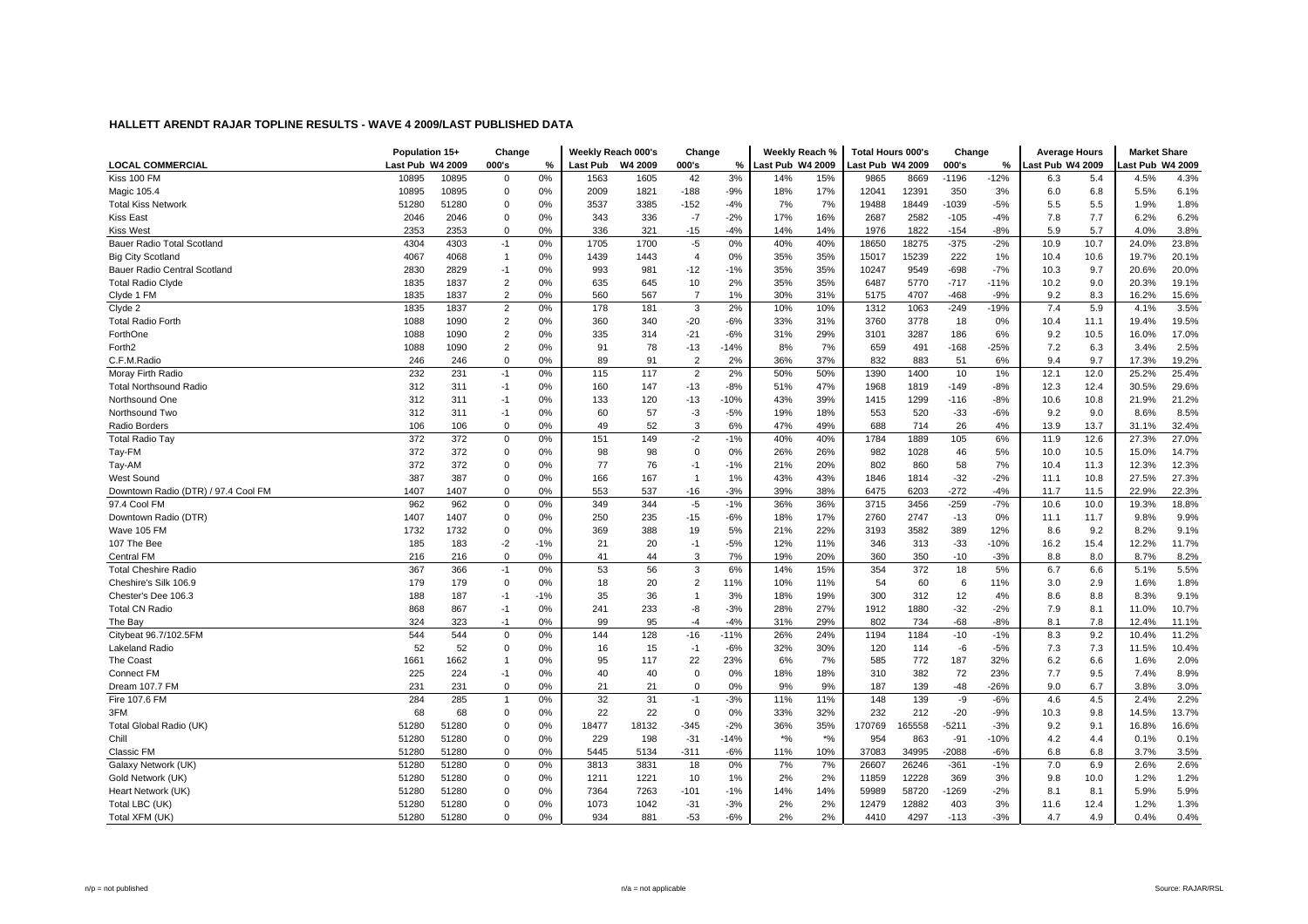|                                                               | Population 15+   |       | Change         |    | Weekly Reach 000's |         | Change         |        | Weekly Reach %   |       | <b>Total Hours 000's</b> |        | Change         |        | <b>Average Hours</b> |      | <b>Market Share</b> |           |
|---------------------------------------------------------------|------------------|-------|----------------|----|--------------------|---------|----------------|--------|------------------|-------|--------------------------|--------|----------------|--------|----------------------|------|---------------------|-----------|
| <b>LOCAL COMMERCIAL</b>                                       | Last Pub W4 2009 |       | 000's          | %  | Last Pub           | W4 2009 | 000's          | %      | Last Pub W4 2009 |       | ast Pub W4 2009          |        | 000's          | %      | ast Pub W4 2009      |      | ast Pub W4 2009     |           |
| Global Radio London (ILR)                                     | 10895            | 10895 | $\mathbf 0$    | 0% | 4626               | 4385    | $-241$         | $-5%$  | 42%              | 40%   | 44849                    | 42396  | $-2453$        | $-5%$  | 9.7                  | 9.7  | 20.6%               | 21.0%     |
| Global Radio (ILR)                                            | 41743            | 41743 | 0              | 0% | 13131              | 12903   | $-228$         | $-2%$  | 31%              | 31%   | 123338                   | 119831 | $-3507$        | $-3%$  | 9.4                  | 9.3  | 15.0%               | 14.9%     |
| Fun Radio                                                     | 10895            | 10895 | 0              | 0% | 46                 | 28      | $-18$          | $-39%$ | $*$ %            | $*$ % | 168                      | 69     | $-99$          | $-59%$ | 3.6                  | 2.5  | 0.1%                | $\star$ % |
| Galaxy Network (ILR)                                          | 26303            | 26303 | $\Omega$       | 0% | 3336               | 3382    | 46             | 1%     | 13%              | 13%   | 23928                    | 23562  | $-366$         | $-2%$  | 7.2                  | 7.0  | 4.7%                | 4.8%      |
| Choice FM London                                              | 10895            | 10895 | $\Omega$       | 0% | 573                | 528     | $-45$          | $-8%$  | 5%               | 5%    | 3532                     | 3498   | $-34$          | $-1%$  | 6.2                  | 6.6  | 1.6%                | 1.7%      |
| Galaxy Birmingham                                             | 2099             | 2099  | $\mathbf 0$    | 0% | 349                | 330     | $-19$          | $-5%$  | 17%              | 16%   | 2414                     | 2054   | $-360$         | $-15%$ | 6.9                  | 6.2  | 5.9%                | 5.2%      |
| Galaxy Manchester                                             | 2811             | 2811  | $\mathbf 0$    | 0% | 463                | 500     | 37             | 8%     | 16%              | 18%   | 3374                     | 3240   | $-134$         | $-4%$  | 7.3                  | 6.5  | 6.6%                | 6.5%      |
| <b>Galaxy North East</b>                                      | 2192             | 2191  | $-1$           | 0% | 533                | 516     | $-17$          | $-3%$  | 24%              | 24%   | 4047                     | 3936   | $-111$         | $-3%$  | 7.6                  | 7.6  | 10.2%               | 9.9%      |
| Galaxy Scotland (was XFM Scotland)                            | 2711             | 2711  | 0              | 0% | 250                | 312     | 62             | 25%    | 9%               | 11%   | 1636                     | 1813   | 177            | 11%    | 6.5                  | 5.8  | 3.4%                | 4.0%      |
| Galaxy Scotland (East) (was XFM Scotland (East))              | 1186             | 1186  | $\mathbf 0$    | 0% | 123                | 124     | $\overline{1}$ | 1%     | 10%              | 10%   | 828                      | 844    | 16             | 2%     | 6.7                  | 6.8  | 3.9%                | 4.0%      |
| Galaxy Scotland (West) (was XFM Scotland (West))              | 1704             | 1703  | -1             | 0% | 151                | 208     | 57             | 38%    | 9%               | 12%   | 942                      | 1065   | 123            | 13%    | 6.2                  | 5.1  | 3.2%                | 3.9%      |
| Galaxy South Coast (was 103.2 Power FM)                       | 1133             | 1133  | $\Omega$       | 0% | 190                | 186     | $-4$           | $-2%$  | 17%              | 16%   | 1254                     | 1246   | -8             | $-1%$  | 6.6                  | 6.7  | 4.9%                | 4.8%      |
| Galaxy Yorkshire                                              | 4462             | 4462  | $\mathbf 0$    | 0% | 1014               | 978     | $-36$          | $-4%$  | 23%              | 22%   | 7841                     | 7637   | $-204$         | $-3%$  | 7.7                  | 7.8  | 9.1%                | 9.1%      |
| Gold Network (ILR)                                            | 29182            | 29182 | $\Omega$       | 0% | 1044               | 1023    | $-21$          | $-2%$  | 4%               | 4%    | 10582                    | 10630  | 48             | 0%     | 10.1                 | 10.4 | 1.8%                | 1.8%      |
| Gold Bedford                                                  | 605              | 605   | $\Omega$       | 0% | 27                 | 28      | $\overline{1}$ | 4%     | 4%               | 5%    | 193                      | 207    | 14             | 7%     | 7.2                  | 7.3  | 1.7%                | 1.8%      |
| Gold Berkshire/North Hampshire                                | 741              | 742   | $\overline{1}$ | 0% | 26                 | 29      | 3              | 12%    | 3%               | 4%    | 180                      | 246    | 66             | 37%    | 7.0                  | 8.4  | 1.3%                | 1.6%      |
| Gold Birmingham                                               | 2055             | 2054  | $-1$           | 0% | 75                 | 79      | 4              | 5%     | 4%               | 4%    | 526                      | 776    | 250            | 48%    | 7.1                  | 9.8  | 1.3%                | 2.0%      |
| Gold Bristol/Bath/Wiltshire                                   | 1350             | 1351  | $\overline{1}$ | 0% | 64                 | 64      | $\mathbf 0$    | 0%     | 5%               | 5%    | 812                      | 785    | $-27$          | $-3%$  | 12.7                 | 12.3 | 2.9%                | 3.0%      |
| <b>Gold Coventry</b>                                          | 653              | 653   | $\mathbf 0$    | 0% | 29                 | 19      | $-10$          | $-34%$ | 4%               | 3%    | 178                      | 181    | 3              | 2%     | 6.2                  | 9.6  | 1.5%                | 1.4%      |
| <b>Gold Crawley</b>                                           | 373              | 373   | $\mathbf 0$    | 0% | 5                  | 6       | $\overline{1}$ | 20%    | 1%               | 1%    | 89                       | 111    | 22             | 25%    | 16.7                 | 20.1 | 1.1%                | 1.4%      |
| Gold Derby                                                    | 455              | 455   | $\mathbf 0$    | 0% | 18                 | 17      | $-1$           | $-6%$  | 4%               | 4%    | 189                      | 213    | 24             | 13%    | 10.8                 | 12.7 | 2.1%                | 2.5%      |
| Gold Devon                                                    | 541              | 540   | $-1$           | 0% | 6                  | 8       | $\overline{2}$ | 33%    | 1%               | 1%    | 74                       | 75     | $\overline{1}$ | 1%     | 13.0                 | 9.3  | 0.6%                | 0.7%      |
| <b>Gold Dorset</b>                                            | 605              | 604   | $-1$           | 0% | 26                 | 26      | $\Omega$       | 0%     | 4%               | 4%    | 80                       | 268    | 188            | 235%   | 3.1                  | 10.1 | 0.6%                | 1.9%      |
| Gold Essex                                                    | 1227             | 1227  | $\mathbf 0$    | 0% | 41                 | 54      | 13             | 32%    | 3%               | 4%    | 588                      | 770    | 182            | 31%    | 14.5                 | 14.4 | 2.1%                | 2.8%      |
| <b>Gold Gloucester</b>                                        | 407              | 406   | $-1$           | 0% | 17                 | 14      | $-3$           | $-18%$ | 4%               | 4%    | 263                      | 198    | $-65$          | $-25%$ | 15.6                 | 13.7 | 3.0%                | 2.3%      |
| Gold Hampshire                                                | 1133             | 1133  | $\mathbf 0$    | 0% | 60                 | 54      | -6             | $-10%$ | 5%               | 5%    | 631                      | 678    | 47             | 7%     | 10.6                 | 12.5 | 2.4%                | 2.6%      |
| <b>Gold Kent</b>                                              | 1166             | 1166  | $\mathbf 0$    | 0% | 26                 | 33      | $\overline{7}$ | 27%    | 2%               | 3%    | 242                      | 275    | 33             | 14%    | 9.4                  | 8.3  | 0.9%                | 1.0%      |
| Gold London                                                   | 10895            | 10895 | $\Omega$       | 0% | 352                | 258     | $-94$          | $-27%$ | 3%               | 2%    | 3571                     | 2548   | $-1023$        | $-29%$ | 10.1                 | 9.9  | 1.6%                | 1.3%      |
| Gold Luton                                                    | 1043             | 1043  | $\mathbf 0$    | 0% | 37                 | 21      | $-16$          | $-43%$ | 4%               | 2%    | 407                      | 197    | $-210$         | $-52%$ | 10.9                 | 9.2  | 2.0%                | 1.0%      |
| <b>Gold Manchester</b>                                        | 2393             | 2393  | $\Omega$       | 0% | 44                 | 57      | 13             | 30%    | 2%               | 2%    | 451                      | 618    | 167            | 37%    | 10.4                 | 10.8 | 1.0%                | 1.5%      |
| Gold Norfolk/Suffolk                                          | 1158             | 1158  | $\mathbf 0$    | 0% | 57                 | 50      | $-7$           | $-12%$ | 5%               | 4%    | 759                      | 502    | $-257$         | $-34%$ | 13.4                 | 10.0 | 3.1%                | 2.1%      |
| <b>Gold Norfolk</b>                                           | 647              | 648   | -1             | 0% | 36                 | 28      | -8             | $-22%$ | 5%               | 4%    | 411                      | 359    | $-52$          | $-13%$ | 11.5                 | 12.7 | 3.0%                | 2.6%      |
| <b>Gold Suffolk</b>                                           | 516              | 517   | $\overline{1}$ | 0% | 22                 | 22      | $\mathbf 0$    | 0%     | 4%               | 4%    | 356                      | 163    | $-193$         | $-54%$ | 16.5                 | 7.3  | 3.4%                | 1.6%      |
| Gold North Wales/Cheshire                                     | 384              | 383   | $-1$           | 0% | 9                  | 10      | -1             | 11%    | 2%               | 3%    | 76                       | 101    | 25             | 33%    | 8.4                  | 10.1 | 1.0%                | 1.4%      |
| <b>Gold Northampton</b>                                       | 548              | 549   | $\overline{1}$ | 0% | 17                 | 20      | 3              | 18%    | 3%               | 4%    | 220                      | 220    | $\mathbf 0$    | 0%     | 12.9                 | 10.9 | 2.0%                | 2.1%      |
| <b>Gold Nottingham</b>                                        | 1151             | 1150  | $-1$           | 0% | 41                 | 49      | 8              | 20%    | 4%               | 4%    | 449                      | 528    | 79             | 18%    | 11.0                 | 10.7 | 1.9%                | 2.3%      |
| Gold Peterborough                                             | 582              | 583   | $\overline{1}$ | 0% | 40                 | 41      | $\mathbf 1$    | 3%     | 7%               | 7%    | 527                      | 412    | $-115$         | $-22%$ | 13.3                 | 10.1 | 4.3%                | 3.6%      |
| <b>Gold Plymouth</b>                                          | 339              | 338   | $-1$           | 0% | 15                 | 17      | $\overline{2}$ | 13%    | 4%               | 5%    | 108                      | 121    | 13             | 12%    | 7.1                  | 7.3  | 1.6%                | 1.9%      |
| <b>Gold Sussex</b>                                            | 1010             | 1011  | -1             | 0% | 42                 | 47      | 5              | 12%    | 4%               | 5%    | 393                      | 427    | 34             | 9%     | 9.3                  | 9.1  | 1.8%                | 2.0%      |
| <b>Gold South East Wales</b>                                  | 979              | 979   | $\mathbf 0$    | 0% | 25                 | 31      | 6              | 24%    | 3%               | 3%    | 253                      | 420    | 167            | 66%    | 10.3                 | 13.5 | 1.2%                | 2.1%      |
| Gold Wolverhampton                                            | 1298             | 1298  | $\mathbf 0$    | 0% | 47                 | 45      | $-2$           | $-4%$  | 4%               | 3%    | 358                      | 432    | 74             | 21%    | 7.6                  | 9.5  | 1.3%                | 1.6%      |
| Heart Network (ILR)                                           | 28243            | 28242 | $-1$           | 0% | 6842               | 6690    | $-152$         | $-2%$  | 24%              | 24%   | 56798                    | 55591  | $-1207$        | $-2%$  | 8.3                  | 8.3  | 9.9%                | 9.9%      |
| Heart 103 FM Anglesey and Gwynedd (was Champion)              | 122              | 123   | $\overline{1}$ | 1% | 30                 | 31      | $\overline{1}$ | 3%     | 25%              | 25%   | 253                      | 246    | $-7$           | $-3%$  | 8.3                  | 8.0  | 10.4%               | 10.2%     |
| Heart 102.3 FM Dorset and New Forest (was 2CR)                | 605              | 604   | $-1$           | 0% | 121                | 115     | -6             | $-5%$  | 20%              | 19%   | 883                      | 684    | $-199$         | $-23%$ | 7.3                  | 5.9  | 6.6%                | 4.9%      |
| Heart 96.9 FM Bedford (was 96.9 Chiltern FM)                  | 397              | 397   | $\Omega$       | 0% | 101                | 100     | $-1$           | $-1%$  | 26%              | 25%   | 865                      | 870    | 5              | 1%     | 8.5                  | 8.7  | 11.3%               | 11.9%     |
| Heart 97.6 FM Beds/Bucks (was 97.6 Chiltern FM)               | 751              | 751   | $\mathbf 0$    | 0% | 203                | 163     | $-40$          | $-20%$ | 27%              | 22%   | 1716                     | 1526   | $-190$         | $-11%$ | 8.5                  | 9.3  | 11.7%               | 10.4%     |
| Heart Berkshire and North Hants (was 2-Ten FM)                | 741              | 742   | $\mathbf{1}$   | 0% | 207                | 180     | $-27$          | $-13%$ | 28%              | 24%   | 1505                     | 1652   | 147            | 10%    | 7.3                  | 9.2  | 10.7%               | 11.0%     |
| Heart Bristol/Bath/Wiltshire (was GWR)                        | 1350             | 1351  |                | 0% | 419                | 390     | $-29$          | $-7%$  | 31%              | 29%   | 4038                     | 3504   | $-534$         | $-13%$ | 9.6                  | 9.0  | 14.7%               | 13.3%     |
| Heart 103 FM Cambridgeshire (was Q103)                        | 441              | 441   | $\Omega$       | 0% | 116                | 107     | -9             | $-8%$  | 26%              | 24%   | 896                      | 884    | $-12$          | $-1%$  | 7.8                  | 8.2  | 9.8%                | 10.0%     |
| Heart 103.4 FM Cheshire and North East Wales (was Marcher Sor | 384              | 383   | $-1$           | 0% | 68                 | 67      | $-1$           | $-1%$  | 18%              | 18%   | 613                      | 607    | -6             | $-1%$  | 9.1                  | 9.1  | 8.2%                | 8.1%      |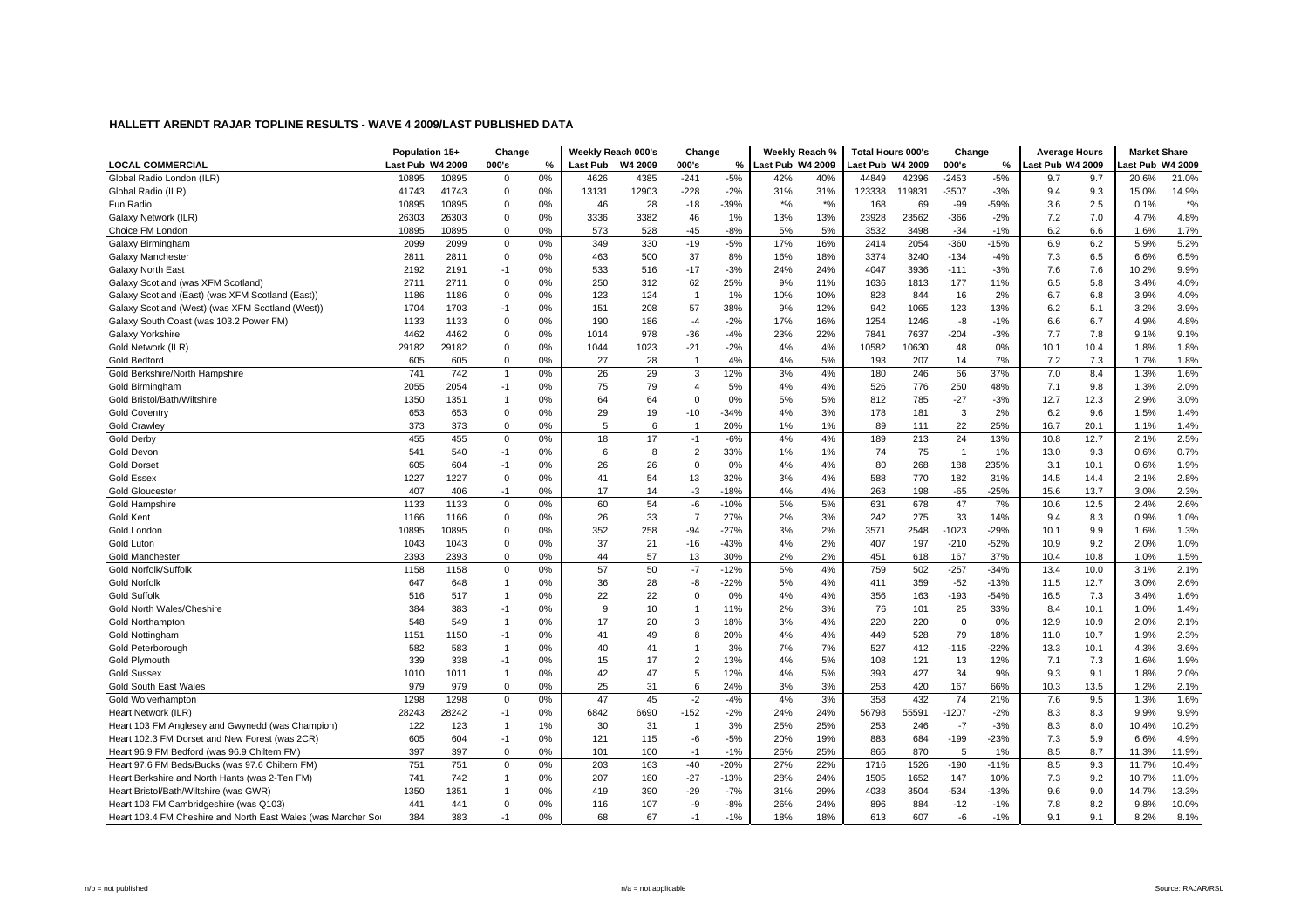|                                                  | Population 15+   |       | Change         |       | Weekly Reach 000's |      | Change         |        | Weekly Reach %   |     | <b>Total Hours 000's</b> |       | Change      |        | <b>Average Hours</b> |      | <b>Market Share</b> |       |
|--------------------------------------------------|------------------|-------|----------------|-------|--------------------|------|----------------|--------|------------------|-----|--------------------------|-------|-------------|--------|----------------------|------|---------------------|-------|
| <b>LOCAL COMMERCIAL</b>                          | Last Pub W4 2009 |       | 000's          | %     | Last Pub W4 2009   |      | 000's          | %      | Last Pub W4 2009 |     | Last Pub W4 2009         |       | 000's       | %      | ast Pub W4 2009      |      | ast Pub W4 2009     |       |
| <b>Heart Colchester/Suffolk</b>                  | 667              | 668   | $\overline{1}$ | 0%    | 197                | 195  | $-2$           | $-1%$  | 30%              | 29% | 1984                     | 1671  | $-313$      | $-16%$ | 10.1                 | 8.6  | 14.4%               | 12.5% |
| Heart Colchester (was SGR Colchester)            | 191              | 190   | $-1$           | $-1%$ | 71                 | 61   | $-10$          | $-14%$ | 37%              | 32% | 508                      | 511   | 3           | 1%     | 7.2                  | 8.4  | 11.8%               | 12.0% |
| Heart Suffolk (was SGR FM)                       | 516              | 546   | 30             | 6%    | 129                | 137  | 8              | 6%     | 25%              | 25% | 1407                     | 1213  | $-194$      | $-14%$ | 10.9                 | 8.9  | 13.3%               | 11.2% |
| Heart Devon Total (was Gemini)                   | 541              | 540   | $-1$           | 0%    | 159                | 162  | 3              | 2%     | 29%              | 30% | 1431                     | 1405  | $-26$       | $-2%$  | 9.0                  | 8.6  | 12.3%               | 12.2% |
| Heart 106 FM East Midlands                       | 2154             | 2154  | $\mathbf 0$    | 0%    | 367                | 345  | $-22$          | $-6%$  | 17%              | 16% | 2924                     | 2777  | $-147$      | $-5%$  | 8.0                  | 8.1  | 6.8%                | 6.6%  |
| Heart Exeter & East Devon (was Gemini)           | 313              | 313   | $\mathbf 0$    | 0%    | 100                | 105  | 5              | 5%     | 32%              | 34% | 898                      | 866   | $-32$       | $-4%$  | 9.0                  | 8.2  | 13.0%               | 12.7% |
| Heart Torbay & South Devon (was Gemini)          | 228              | 227   | $-1$           | 0%    | 59                 | 57   | $-2$           | $-3%$  | 26%              | 25% | 533                      | 539   | 6           | 1%     | 9.1                  | 9.4  | 11.2%               | 11.5% |
| Heart Essex (was Essex FM)                       | 1227             | 1227  | $\mathbf 0$    | 0%    | 349                | 353  | $\overline{4}$ | 1%     | 28%              | 29% | 3349                     | 3609  | 260         | 8%     | 9.6                  | 10.2 | 12.1%               | 13.0% |
| Heart Gloucestershire (was Severn Sound)         | 407              | 406   | $-1$           | 0%    | 115                | 115  | 0              | 0%     | 28%              | 28% | 1080                     | 1091  | 11          | 1%     | 9.4                  | 9.5  | 12.1%               | 12.6% |
| Heart Hampshire and West Sussex (was Ocean)      | 1022             | 1022  | $\mathbf 0$    | 0%    | 182                | 189  | $\overline{7}$ | 4%     | 18%              | 18% | 1557                     | 1544  | $-13$       | $-1%$  | 8.5                  | 8.2  | 6.8%                | 6.8%  |
| Heart Kent (was Invicta FM)                      | 1166             | 1166  | $\mathbf 0$    | 0%    | 392                | 355  | $-37$          | $-9%$  | 34%              | 30% | 3886                     | 3895  | 9           | 0%     | 9.9                  | 11.0 | 14.6%               | 14.0% |
| Heart 106.2 FM London                            | 10895            | 10895 | $\mathbf 0$    | 0%    | 1893               | 1881 | $-12$          | $-1%$  | 17%              | 17% | 10248                    | 10649 | 401         | 4%     | 5.4                  | 5.7  | 4.7%                | 5.3%  |
| Heart 103.3 FM Milton Keynes (was Horizon Radio) | 231              | 232   | $\overline{1}$ | 0%    | 76                 | 84   | 8              | 11%    | 33%              | 36% | 596                      | 766   | 170         | 29%    | 7.8                  | 9.2  | 12.7%               | 16.1% |
| Heart 102.4 FM Norfolk (was Radio Broadland)     | 647              | 648   | $\overline{1}$ | 0%    | 185                | 192  | $\overline{7}$ | 4%     | 29%              | 30% | 1732                     | 1858  | 126         | 7%     | 9.3                  | 9.7  | 12.5%               | 13.3% |
| Heart 96.6 FM Northants (was Northants)          | 548              | 549   | $\overline{1}$ | 0%    | 165                | 152  | $-13$          | $-8%$  | 30%              | 28% | 1791                     | 1438  | $-353$      | $-20%$ | 10.9                 | 9.5  | 16.6%               | 13.9% |
| Heart North Devon (was Lantern FM)               | 133              | 134   | $\overline{1}$ | 1%    | 54                 | 55   | $\overline{1}$ | 2%     | 40%              | 41% | 553                      | 545   | -8          | $-1%$  | 10.3                 | 9.9  | 19.3%               | 18.0% |
| Heart 96.3 FM North Wales Coast (was Coast)      | 244              | 243   | $-1$           | 0%    | 48                 | 51   | 3              | 6%     | 20%              | 21% | 415                      | 469   | 54          | 13%    | 8.7                  | 9.2  | 8.3%                | 9.4%  |
| Heart Oxfordshire (was Fox FM)                   | 665              | 665   | $\mathbf 0$    | 0%    | 165                | 178  | 13             | 8%     | 25%              | 27% | 1506                     | 1514  | 8           | 1%     | 9.1                  | 8.5  | 10.9%               | 11.5% |
| Heart 102.7 Peterborough (was Hereward)          | 386              | 387   | $\overline{1}$ | 0%    | 114                | 103  | $-11$          | $-10%$ | 30%              | 27% | 1118                     | 872   | $-246$      | $-22%$ | 9.8                  | 8.4  | 13.5%               | 11.0% |
| Heart Plymouth (was Plymouth Sound)              | 339              | 338   | $-1$           | 0%    | 99                 | 95   | $-4$           | $-4%$  | 29%              | 28% | 903                      | 900   | $-3$        | 0%     | 9.1                  | 9.5  | 13.7%               | 13.8% |
| Heart Somerset (was Orchard FM)                  | 343              | 343   | $\mathbf 0$    | 0%    | 123                | 126  | $\mathsf 3$    | 2%     | 36%              | 37% | 1361                     | 1518  | 157         | 12%    | 11.1                 | 12.0 | 16.6%               | 18.1% |
| <b>Heart South Hams</b>                          | 66               | 66    | $\mathbf 0$    | 0%    | 12                 | 14   | $\overline{2}$ | 17%    | 19%              | 21% | 113                      | 118   | 5           | 4%     | 9.2                  | 8.5  | 8.0%                | 8.5%  |
| Heart Sussex (was Southern FM)                   | 1010             | 1011  |                | 0%    | 294                | 286  | -8             | $-3%$  | 29%              | 28% | 2940                     | 2715  | $-225$      | $-8%$  | 10.0                 | 9.5  | 13.7%               | 12.9% |
| Heart 100.7 FM West Midlands                     | 3548             | 3547  | $-1$           | 0%    | 791                | 801  | 10             | 1%     | 22%              | 23% | 6211                     | 6180  | $-31$       | 0%     | 7.9                  | 7.7  | 9.0%                | 9.1%  |
| Heart 97.1 FM Wirral (was The Buzz)              | 439              | 438   | $-1$           | 0%    | 46                 | 43   | $-3$           | $-7%$  | 11%              | 10% | 249                      | 231   | $-18$       | $-7%$  | 5.4                  | 5.4  | 3.4%                | 3.3%  |
| The Hit Music Network (ILR)                      | 17666            | 17666 | $\mathbf 0$    | 0%    | 3579               | 3477 | $-102$         | $-3%$  | 20%              | 20% | 25687                    | 23415 | $-2272$     | $-9%$  | 7.2                  | 6.7  | 7.3%                | 6.8%  |
| 95.8 Capital FM                                  | 10895            | 10895 | $\mathbf 0$    | 0%    | 1818               | 1827 | 9              | 0%     | 17%              | 17% | 12113                    | 9967  | $-2146$     | $-18%$ | 6.7                  | 5.5  | 5.6%                | 4.9%  |
| Beacon Radio                                     | 1298             | 1298  | $\mathbf 0$    | 0%    | 224                | 199  | $-25$          | $-11%$ | 17%              | 15% | 1691                     | 1510  | $-181$      | $-11%$ | 7.5                  | 7.6  | 6.4%                | 5.7%  |
| 96.4 BRMB                                        | 2055             | 2054  | $-1$           | 0%    | 343                | 365  | 22             | 6%     | 17%              | 18% | 1925                     | 2280  | 355         | 18%    | 5.6                  | 6.2  | 4.9%                | 5.9%  |
| 105.4 Leicester Sound FM                         | 617              | 617   | $\mathbf 0$    | 0%    | 108                | 116  | 8              | 7%     | 18%              | 19% | 744                      | 744   | $\mathbf 0$ | 0%     | 6.9                  | 6.4  | 6.2%                | 6.4%  |
| Mercia                                           | 653              | 653   | $\mathbf 0$    | 0%    | 140                | 125  | $-15$          | $-11%$ | 21%              | 19% | 1101                     | 996   | $-105$      | $-10%$ | 7.9                  | 8.0  | 9.0%                | 7.9%  |
| Mercury FM (Herts)                               | 330              | 331   | $\overline{1}$ | 0%    | 33                 | 29   | $-4$           | $-12%$ | 10%              | 9%  | 203                      | 168   | $-35$       | $-17%$ | 6.1                  | 5.8  | 2.9%                | 2.6%  |
| Mercury FM (Surrey & Sussex)                     | 373              | 373   | $\mathbf 0$    | 0%    | 85                 | 90   | 5              | 6%     | 23%              | 24% | 541                      | 585   | 44          | 8%     | 6.4                  | 6.5  | 6.9%                | 7.4%  |
| <b>RAM FM</b>                                    | 455              | 455   | 0              | 0%    | 94                 | 88   | -6             | $-6%$  | 21%              | 19% | 710                      | 687   | $-23$       | $-3%$  | 7.5                  | 7.8  | 7.9%                | 8.1%  |
| Red Dragon                                       | 979              | 979   | $\mathbf 0$    | 0%    | 294                | 305  | 11             | 4%     | 30%              | 31% | 2474                     | 1978  | $-496$      | $-20%$ | 8.4                  | 6.5  | 12.0%               | 9.9%  |
| 96 Trent FM                                      | 1151             | 1150  | $-1$           | 0%    | 337                | 315  | $-22$          | $-7%$  | 29%              | 27% | 2855                     | 2509  | $-346$      | $-12%$ | 8.5                  | 8.0  | 12.0%               | 10.9% |
| Wyvern FM                                        | 496              | 496   | $\mathbf 0$    | 0%    | 97                 | 93   | $-4$           | $-4%$  | 20%              | 19% | 770                      | 724   | $-46$       | $-6%$  | 7.9                  | 7.8  | 8.0%                | 7.4%  |
| LBC (ILR) - was Total LBC (ILR)                  | 10895            | 10895 | $\Omega$       | 0%    | 1045               | 913  | $-132$         | $-13%$ | 10%              | 8%  | 12685                    | 12521 | $-164$      | $-1%$  | 12.1                 | 13.7 | 5.8%                | 6.2%  |
| LBC 97.3                                         | 10895            | 10895 | $\mathbf 0$    | 0%    | 907                | 841  | $-66$          | $-7%$  | 8%               | 8%  | 10459                    | 11436 | 977         | 9%     | 11.5                 | 13.6 | 4.8%                | 5.7%  |
| LBC News 1152                                    | 10895            | 10895 | $\mathbf 0$    | 0%    | 378                | 235  | $-143$         | $-38%$ | 3%               | 2%  | 2225                     | 1086  | $-1139$     | $-51%$ | 5.9                  | 4.6  | 1.0%                | 0.5%  |
| XFM (ILR)                                        | 13706            | 13706 | 0              | 0%    | 714                | 678  | $-36$          | $-5%$  | 5%               | 5%  | 3413                     | 3576  | 163         | 5%     | 4.8                  | 5.3  | 1.3%                | 1.4%  |
| <b>XFM 104.9</b>                                 | 10895            | 10895 | $\mathbf 0$    | 0%    | 546                | 519  | $-27$          | $-5%$  | 5%               | 5%  | 2700                     | 3213  | 513         | 19%    | 4.9                  | 6.2  | 1.2%                | 1.6%  |
| <b>XFM Manchester</b>                            | 2811             | 2811  | $\mathbf 0$    | 0%    | 166                | 143  | $-23$          | $-14%$ | 6%               | 5%  | 832                      | 646   | $-186$      | $-22%$ | 5.0                  | 4.5  | 1.6%                | 1.3%  |
| <b>Total GMG Radio</b>                           | 51280            | 51280 | $\mathbf 0$    | 0%    | 5016               | 4861 | $-155$         | $-3%$  | 10%              | 9%  | 45173                    | 44946 | $-227$      | $-1%$  | 9.0                  | 9.2  | 4.4%                | 4.5%  |
| <b>GMG Radio North West Total</b>                | 5251             | 5251  | $\Omega$       | 0%    | 1117               | 1115 | $-2$           | 0%     | 21%              | 21% | 10212                    | 10306 | 94          | 1%     | 9.1                  | 9.2  | 10.7%               | 11.1% |
| <b>GMG Radio North West Regional</b>             | 5214             | 5213  | $-1$           | 0%    | 1025               | 1025 | $\mathsf 0$    | 0%     | 20%              | 20% | 9059                     | 9372  | 313         | 3%     | 8.8                  | 9.1  | 9.6%                | 10.1% |
| <b>GMG Radio North East</b>                      | 2215             | 2215  | $\mathbf 0$    | 0%    | 529                | 530  | $\overline{1}$ | 0%     | 24%              | 24% | 4813                     | 4304  | $-509$      | $-11%$ | 9.1                  | 8.1  | 12.0%               | 10.7% |
| <b>GMG Radio Scotland</b>                        | 2874             | 2873  | $-1$           | 0%    | 864                | 840  | $-24$          | $-3%$  | 30%              | 29% | 9445                     | 9331  | $-114$      | $-1%$  | 10.9                 | 11.1 | 18.7%               | 19.2% |
| <b>Total Real Radio</b>                          | 51280            | 51280 | $\Omega$       | 0%    | 2396               | 2353 | $-43$          | $-2%$  | 5%               | 5%  | 21800                    | 22413 | 613         | 3%     | 9.1                  | 9.5  | 2.1%                | 2.2%  |
| Real Radio (ILR Network)                         | 14716            | 14716 | $\mathbf 0$    | 0%    | 2184               | 2164 | $-20$          | $-1%$  | 15%              | 15% | 19747                    | 20875 | 1128        | 6%     | 9.0                  | 9.6  | 7.3%                | 7.9%  |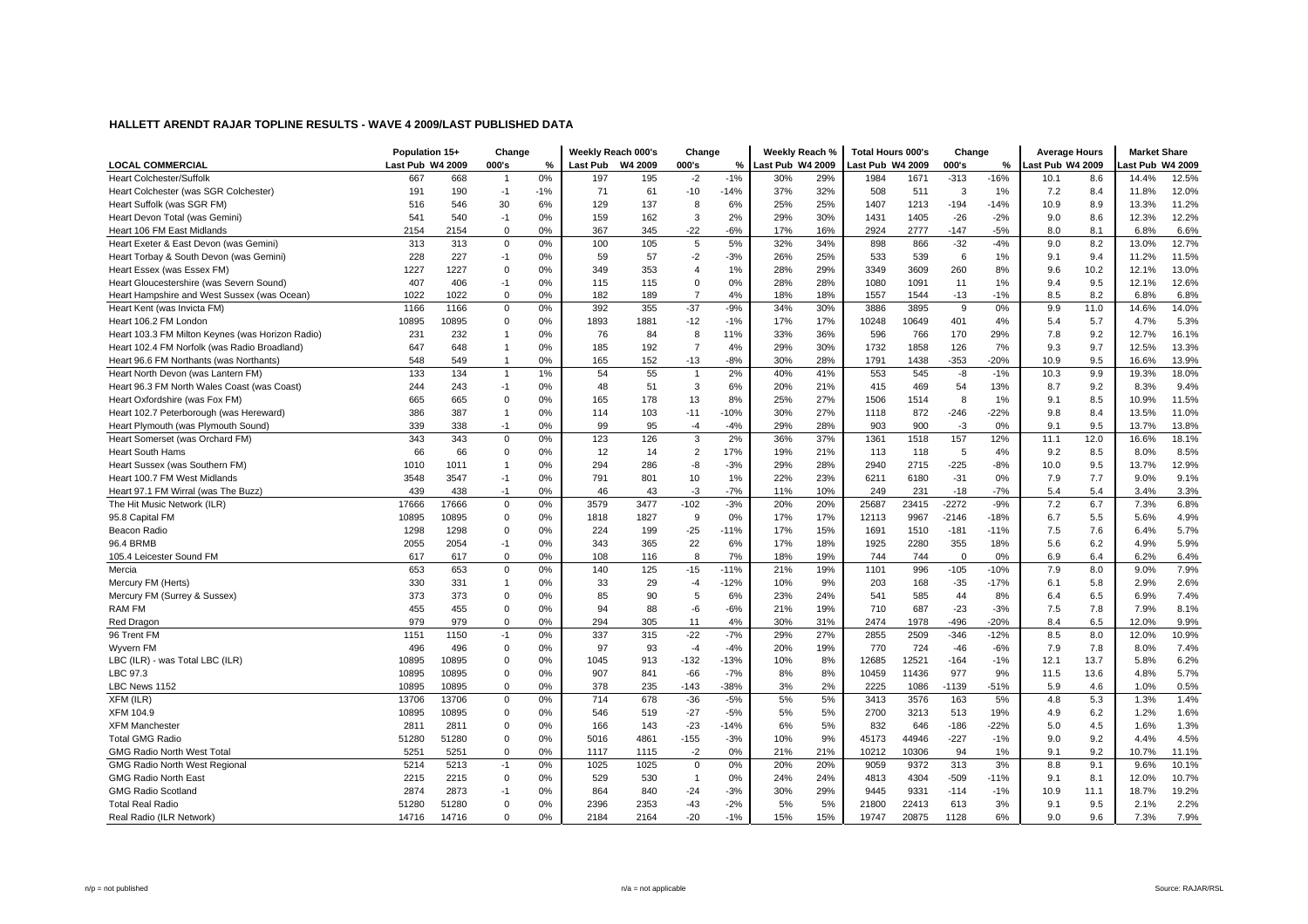|                                               | Population 15+   |       | Change         |        | Weekly Reach 000's |         | Change         |        | Weekly Reach %   |     | <b>Total Hours 000's</b> |       | Change  |        | <b>Average Hours</b> |      | <b>Market Share</b> |       |
|-----------------------------------------------|------------------|-------|----------------|--------|--------------------|---------|----------------|--------|------------------|-----|--------------------------|-------|---------|--------|----------------------|------|---------------------|-------|
| <b>LOCAL COMMERCIAL</b>                       | Last Pub W4 2009 |       | 000's          | %      | <b>Last Pub</b>    | W4 2009 | 000's          | %      | Last Pub W4 2009 |     | ast Pub W4 2009          |       | 000's   | %      | ast Pub W4 2009      |      | ast Pub W4 2009     |       |
| Real Radio (North East) - (was Century Radio) | 2215             | 2215  | $\Omega$       | 0%     | 309                | 308     | $-1$           | 0%     | 14%              | 14% | 1988                     | 1986  | $-2$    | 0%     | 6.4                  | 6.5  | 4.9%                | 5.0%  |
| Real Radio (North West) - (was Century Radio) | 5214             | 5213  | $-1$           | 0%     | 450                | 474     | 24             | 5%     | 9%               | 9%  | 4100                     | 4538  | 438     | 11%    | 9.1                  | 9.6  | 4.3%                | 4.9%  |
| Real Radio (Scotland)                         | 2687             | 2688  | $\overline{1}$ | 0%     | 693                | 670     | $-23$          | $-3%$  | 26%              | 25% | 7157                     | 7589  | 432     | 6%     | 10.3                 | 11.3 | 15.2%               | 16.7% |
| Real Radio (Wales)                            | 1781             | 1781  | $\Omega$       | 0%     | 427                | 419     | -8             | $-2%$  | 24%              | 24% | 3856                     | 3753  | $-103$  | $-3%$  | 9.0                  | 9.0  | 10.4%               | 10.4% |
| Real Radio (Yorkshire)                        | 2819             | 2819  | $\mathbf 0$    | 0%     | 304                | 293     | $-11$          | $-4%$  | 11%              | 10% | 2646                     | 3007  | 361     | 14%    | 8.7                  | 10.3 | 5.3%                | 6.1%  |
| 96.3 Rock Radio                               | 812              | 811   | $-1$           | 0%     | 56                 | 54      | $-2$           | $-4%$  | 7%               | 7%  | 464                      | 256   | $-208$  | $-45%$ | 8.3                  | 4.8  | 3.3%                | 1.9%  |
| 106.1 Rock Radio                              | 2254             | 2254  | $\Omega$       | 0%     | 119                | 122     | 3              | 3%     | 5%               | 5%  | 1152                     | 934   | $-218$  | -19%   | 9.6                  | 7.6  | 2.8%                | 2.4%  |
| <b>Total Smooth Radio</b>                     | 51280            | 51280 | $\Omega$       | 0%     | 2804               | 2694    | $-110$         | $-4%$  | 5%               | 5%  | 21756                    | 21344 | $-412$  | $-2%$  | 7.8                  | 7.9  | 2.1%                | 2.1%  |
| Smooth Radio (ILR Network)                    | 25859            | 25858 | $-1$           | 0%     | 2444               | 2332    | $-112$         | $-5%$  | 9%               | 9%  | 19756                    | 19168 | $-588$  | $-3%$  | 8.1                  | 8.2  | 4.0%                | 4.0%  |
| Smooth Radio Midlands                         | 5652             | 5652  | $\mathbf 0$    | 0%     | 659                | 668     | 9              | 1%     | 12%              | 12% | 6656                     | 7139  | 483     | 7%     | 10.1                 | 10.7 | 6.0%                | 6.5%  |
| Smooth Radio (East Midlands)                  | 2146             | 2145  | $-1$           | 0%     | 278                | 292     | 14             | 5%     | 13%              | 14% | 2874                     | 2976  | 102     | 4%     | 10.3                 | 10.2 | 6.6%                | 7.1%  |
| Smooth Radio (West Midlands)                  | 3548             | 3547  | $-1$           | 0%     | 381                | 376     | $-5$           | $-1%$  | 11%              | 11% | 3782                     | 4163  | 381     | 10%    | 9.9                  | 11.1 | 5.5%                | 6.1%  |
| Smooth Radio (Glasgow)                        | 1882             | 1883  | $\overline{1}$ | 0%     | 202                | 215     | 13             | 6%     | 11%              | 11% | 1824                     | 1486  | $-338$  | $-19%$ | 9.0                  | 6.9  | 5.5%                | 4.8%  |
| Smooth Radio (London)                         | 10895            | 10895 | $\mathbf 0$    | 0%     | 583                | 414     | $-169$         | $-29%$ | 5%               | 4%  | 3985                     | 2790  | $-1195$ | $-30%$ | 6.8                  | 6.7  | 1.8%                | 1.4%  |
| Smooth Radio (North East)                     | 2215             | 2215  | $\Omega$       | 0%     | 307                | 298     | -9             | $-3%$  | 14%              | 13% | 2825                     | 2318  | $-507$  | $-18%$ | 9.2                  | 7.8  | 7.0%                | 5.8%  |
| Smooth Radio (North West)                     | 5214             | 5213  | $-1$           | 0%     | 686                | 664     | $-22$          | $-3%$  | 13%              | 13% | 4960                     | 4834  | $-126$  | $-3%$  | 7.2                  | 7.3  | 5.2%                | 5.2%  |
| Imagine FM                                    | 375              | 375   | $\mathbf 0$    | 0%     | 31                 | 30      | $-1$           | $-3%$  | 8%               | 8%  | 174                      | 180   | 6       | 3%     | 5.5                  | 6.0  | 2.5%                | 2.7%  |
| <b>IOW Radio</b>                              | 120              | 119   | $-1$           | $-1%$  | 32                 | 36      | $\overline{4}$ | 13%    | 27%              | 30% | 291                      | 355   | 64      | 22%    | 9.0                  | 9.9  | 11.2%               | 12.4% |
| <b>JACKfm Oxfordshire</b>                     | 418              | 418   | $\mathbf 0$    | 0%     | 60                 | 52      | -8             | $-13%$ | 14%              | 12% | 433                      | 357   | $-76$   | $-18%$ | 7.2                  | 6.9  | 5.2%                | 4.4%  |
| 106 JACKfm                                    | 418              | 418   | $\mathbf 0$    | 0%     | 49                 | 44      | -5             | $-10%$ | 12%              | 11% | 304                      | 261   | $-43$   | $-14%$ | 6.2                  | 5.9  | 3.6%                | 3.2%  |
| Oxford's FM107.9                              | 418              | 418   | $\mathbf 0$    | 0%     | 16                 | 12      | $-4$           | $-25%$ | 4%               | 3%  | 129                      | 96    | $-33$   | $-26%$ | 8.2                  | 8.2  | 1.5%                | 1.2%  |
| Kingdom FM                                    | 293              | 285   | -8             | $-3%$  | 69                 | 73      | $\overline{4}$ | 6%     | 23%              | 25% | 537                      | 654   | 117     | 22%    | 7.8                  | 9.0  | 10.7%               | 12.8% |
| kmfm Group                                    | 988              | 988   | $\Omega$       | 0%     | 159                | 164     | 5              | 3%     | 16%              | 17% | 1287                     | 1476  | 189     | 15%    | 8.1                  | 9.0  | 5.6%                | 6.4%  |
| kmfm East                                     | 472              | 472   | $\mathbf 0$    | 0%     | 93                 | 99      | 6              | 6%     | 20%              | 21% | 873                      | 1042  | 169     | 19%    | 9.4                  | 10.5 | 7.9%                | 9.2%  |
| kmfm West                                     | 516              | 517   | $\overline{1}$ | 0%     | 63                 | 67      | $\overline{4}$ | 6%     | 12%              | 13% | 365                      | 483   | 118     | 32%    | 5.8                  | 7.2  | 3.1%                | 4.0%  |
| Lincs FM Group                                | 2669             | 2669  | $\mathbf 0$    | 0%     | 668                | 611     | $-57$          | $-9%$  | 25%              | 23% | 6897                     | 6485  | $-412$  | $-6%$  | 10.3                 | 10.6 | 13.0%               | 11.8% |
| Lincs FM 102.2                                | 904              | 905   | $\overline{1}$ | 0%     | 342                | 294     | $-48$          | $-14%$ | 38%              | 32% | 4053                     | 3574  | $-479$  | $-12%$ | 11.9                 | 12.2 | 22.3%               | 19.3% |
| Oak FM                                        | 313              | 313   | $\Omega$       | 0%     | 39                 | 34      | $-5$           | $-13%$ | 12%              | 11% | 335                      | 283   | $-52$   | $-16%$ | 8.6                  | 8.4  | 5.4%                | 4.5%  |
| Lincs FM Group Yorkshire                      | 1468             | 1468  | $\mathbf 0$    | 0%     | 284                | 280     | $-4$           | $-1%$  | 19%              | 19% | 2652                     | 2811  | 159     | 6%     | 9.3                  | 10.0 | 9.0%                | 9.3%  |
| Dearne FM                                     | 228              | 227   | $-1$           | 0%     | 54                 | 42      | $-12$          | $-22%$ | 24%              | 19% | 579                      | 455   | $-124$  | $-21%$ | 10.6                 | 10.7 | 12.9%               | 11.3% |
| <b>KCFM 99.8</b>                              | 428              | 428   | $\mathbf 0$    | 0%     | 66                 | 71      | 5              | 8%     | 15%              | 17% | 539                      | 580   | 41      | 8%     | 8.2                  | 8.2  | 5.4%                | 5.6%  |
| <b>Ridings FM</b>                             | 295              | 294   | $-1$           | 0%     | 45                 | 36      | -9             | $-20%$ | 15%              | 12% | 309                      | 276   | $-33$   | $-11%$ | 6.9                  | 7.6  | 6.3%                | 5.3%  |
| Rother FM                                     | 207              | 207   | $\Omega$       | 0%     | 31                 | 32      | $\overline{1}$ | 3%     | 15%              | 15% | 359                      | 385   | 26      | 7%     | 11.4                 | 12.1 | 9.4%                | 10.2% |
| <b>Trax FM</b>                                | 365              | 365   | $\mathbf 0$    | 0%     | 89                 | 99      | 10             | 11%    | 24%              | 27% | 866                      | 1116  | 250     | 29%    | 9.8                  | 11.3 | 11.8%               | 14.9% |
| Lite FM                                       | 185              | 186   | -1             | 1%     | 25                 | 23      | $-2$           | $-8%$  | 13%              | 12% | 119                      | 122   | 3       | 3%     | 4.8                  | 5.3  | 3.0%                | 3.2%  |
| The Local Radio Company Group Total           | 2356             | 1981  | $-375$         | $-16%$ | 529                | 475     | $-54$          | $-10%$ | 22%              | 24% | 4074                     | 3868  | $-206$  | $-5%$  | 7.7                  | 8.2  | 8.6%                | 10.0% |
| Alpha 103.2                                   | 143              | 143   | 0              | 0%     | 22                 | 22      | $\mathbf 0$    | 0%     | 15%              | 15% | 147                      | 165   | 18      | 12%    | 6.7                  | 7.5  | 5.9%                | 6.3%  |
| 2BR                                           | 194              | 195   | $\overline{1}$ | 1%     | 47                 | 55      | 8              | 17%    | 24%              | 28% | 395                      | 481   | 86      | 22%    | 8.4                  | 8.7  | 13.2%               | 15.3% |
| Durham FM                                     | 207              | 207   | $\mathbf 0$    | 0%     | 31                 | 29      | $-2$           | $-6%$  | 15%              | 14% | 216                      | 193   | $-23$   | $-11%$ | 6.9                  | 6.6  | 6.1%                | 5.5%  |
| Minster FM                                    | 335              | 335   | $\mathbf 0$    | 0%     | 73                 | 71      | $-2$           | $-3%$  | 22%              | 21% | 555                      | 508   | $-47$   | $-8%$  | 7.6                  | 7.1  | 8.7%                | 7.9%  |
| Mix 96                                        | 122              | 122   | 0              | 0%     | 39                 | 39      | 0              | 0%     | 32%              | 32% | 235                      | 253   | 18      | 8%     | 6.1                  | 6.5  | 9.0%                | 9.9%  |
| Spire FM                                      | 113              | 113   | $\mathbf 0$    | 0%     | 42                 | 41      | $-1$           | $-2%$  | 37%              | 36% | 516                      | 521   | 5       | 1%     | 12.3                 | 12.8 | 19.3%               | 19.4% |
| Spirit FM                                     | 209              | 209   | $\mathbf 0$    | 0%     | 43                 | 41      | $-2$           | $-5%$  | 20%              | 20% | 369                      | 346   | $-23$   | $-6%$  | 8.6                  | 8.4  | 7.7%                | 7.7%  |
| 97.2 Stray FM                                 | 146              | 146   | $\mathbf 0$    | 0%     | 48                 | 43      | $-5$           | $-10%$ | 33%              | 29% | 330                      | 261   | $-69$   | $-21%$ | 6.9                  | 6.1  | 10.5%               | 8.5%  |
| Sun FM                                        | 271              | 271   | $\Omega$       | 0%     | 59                 | 59      | $\Omega$       | 0%     | 22%              | 22% | 484                      | 506   | 22      | 5%     | 8.1                  | 8.5  | 9.3%                | 10.2% |
| Wessex FM                                     | 122              | 122   | $\mathbf 0$    | 0%     | 38                 | 37      | $-1$           | $-3%$  | 31%              | 30% | 285                      | 247   | $-38$   | $-13%$ | 7.6                  | 6.7  | 11.0%               | 9.5%  |
| Yorkshire Coast Radio                         | 118              | 118   | $\mathbf 0$    | 0%     | 36                 | 37      | $\mathbf{1}$   | 3%     | 30%              | 31% | 313                      | 386   | 73      | 23%    | 8.8                  | 10.4 | 12.6%               | 15.3% |
| Radio Mansfield 103.2                         | 154              | 155   |                | 1%     | 41                 | 40      | $-1$           | $-2%$  | 27%              | 26% | 384                      | 365   | $-19$   | $-5%$  | 9.2                  | 9.2  | 11.9%               | 11.6% |
| Manx Radio                                    | 68               | 68    | $\Omega$       | 0%     | 36                 | 37      | $\overline{1}$ | 3%     | 54%              | 55% | 449                      | 448   | $-1$    | 0%     | 12.3                 | 12.0 | 28.2%               | 28.9% |
| <b>Midwest Radio</b>                          | 196              | 195   | $-1$           | $-1%$  | 35                 | 34      | $-1$           | $-3%$  | 18%              | 17% | 359                      | 329   | $-30$   | $-8%$  | 10.3                 | 9.6  | 8.0%                | 7.1%  |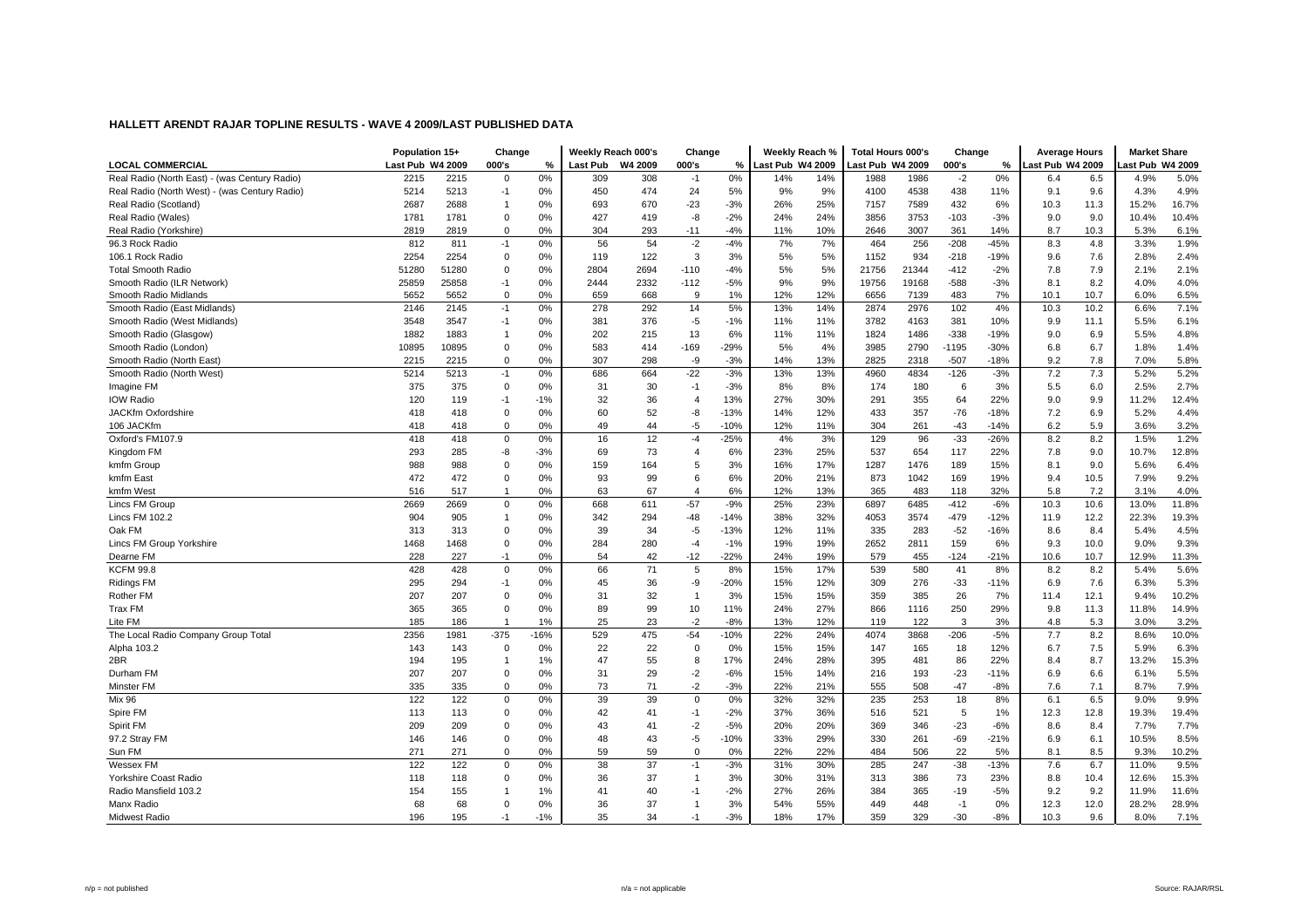|                                                | Population 15+   |       | Change       |       |                 | Weekly Reach 000's | Change         |        | Weekly Reach %   |       | Total Hours 000's |      | Change         |        | <b>Average Hours</b> |      | <b>Market Share</b> |       |
|------------------------------------------------|------------------|-------|--------------|-------|-----------------|--------------------|----------------|--------|------------------|-------|-------------------|------|----------------|--------|----------------------|------|---------------------|-------|
| <b>LOCAL COMMERCIAL</b>                        | Last Pub W4 2009 |       | 000's        | %     | <b>Last Pub</b> | W4 2009            | 000's          | %      | Last Pub W4 2009 |       | ast Pub W4 2009-  |      | 000's          | %      | ast Pub W4 2009      |      | ast Pub W4 2009     |       |
| Northern Media Group                           | 566              | 566   | $\mathbf 0$  | 0%    | 136             | 140                | $\overline{4}$ | 3%     | 24%              | 25%   | 1146              | 1207 | 61             | 5%     | 8.4                  | 8.6  | 10.5%               | 11.1% |
| Five FM                                        | 81               | 81    | $\Omega$     | 0%    | 22              | 22                 | $\Omega$       | 0%     | 27%              | 27%   | 224               | 201  | $-23$          | $-10%$ | 10.2                 | 9.3  | 14.4%               | 13.7% |
| Q102.9FM/Q97.2FM/Q101.2FM                      | 294              | 294   | $\mathbf 0$  | 0%    | 86              | 92                 | 6              | 7%     | 29%              | 31%   | 712               | 837  | 125            | 18%    | 8.3                  | 9.1  | 12.5%               | 14.4% |
| Seven FM                                       | 144              | 145   |              | 1%    | 18              | 16                 | $-2$           | $-11%$ | 12%              | 11%   | 117               | 89   | $-28$          | $-24%$ | 6.5                  | 5.6  | 4.0%                | 3.2%  |
| Six FM                                         | 91               | 92    |              | 1%    | 11              | 11                 | $\Omega$       | 0%     | 12%              | 12%   | 93                | 80   | $-13$          | $-14%$ | 8.2                  | 7.1  | 5.5%                | 4.5%  |
| Original 106 (Aberdeen)                        | 312              | 311   | $-1$         | 0%    | 39              | 41                 | $\overline{2}$ | 5%     | 13%              | 13%   | 225               | 244  | 19             | 8%     | 5.7                  | 5.9  | 3.5%                | 4.0%  |
| <b>Total Orion</b>                             | 5829             | 5829  | $\mathbf 0$  | 0%    | 1223            | 1165               | $-58$          | $-5%$  | 21%              | 20%   | 9257              | 9340 | 83             | 1%     | 7.6                  | 8.0  | 8.1%                | 8.2%  |
| Heart 106 FM East Midlands                     | 2154             | 2154  | $\mathbf 0$  | 0%    | 367             | 345                | $-22$          | $-6%$  | 17%              | 16%   | 2924              | 2777 | $-147$         | $-5%$  | 8.0                  | 8.1  | 6.8%                | 6.6%  |
| <b>Orion West</b>                              | 3766             | 3765  | $-1$         | 0%    | 859             | 822                | $-37$          | $-4%$  | 23%              | 22%   | 6333              | 6563 | 230            | 4%     | 7.4                  | 8.0  | 8.6%                | 9.0%  |
| Beacon Radio                                   | 1298             | 1298  | $\mathbf 0$  | 0%    | 224             | 199                | $-25$          | $-11%$ | 17%              | 15%   | 1691              | 1510 | $-181$         | $-11%$ | 7.5                  | 7.6  | 6.4%                | 5.7%  |
| 96.4 BRMB                                      | 2055             | 2054  | $-1$         | 0%    | 343             | 365                | 22             | 6%     | 17%              | 18%   | 1925              | 2280 | 355            | 18%    | 5.6                  | 6.2  | 4.9%                | 5.9%  |
| Gold Wolverhampton                             | 1298             | 1298  | $\mathbf 0$  | 0%    | 47              | 45                 | $-2$           | $-4%$  | 4%               | 3%    | 358               | 432  | 74             | 21%    | 7.6                  | 9.5  | 1.3%                | 1.6%  |
| Gold Birmingham                                | 2055             | 2054  | $-1$         | 0%    | 75              | 79                 | $\overline{4}$ | 5%     | 4%               | 4%    | 526               | 776  | 250            | 48%    | 7.1                  | 9.8  | 1.3%                | 2.0%  |
| <b>Gold Coventry</b>                           | 653              | 653   | $\mathbf 0$  | 0%    | 29              | 19                 | $-10$          | $-34%$ | 4%               | 3%    | 178               | 181  | 3              | 2%     | 6.2                  | 9.6  | 1.5%                | 1.4%  |
| Mercia                                         | 653              | 653   | $\mathbf 0$  | 0%    | 140             | 125                | $-15$          | $-11%$ | 21%              | 19%   | 1101              | 996  | $-105$         | $-10%$ | 7.9                  | 8.0  | 9.0%                | 7.9%  |
| Wyvern FM                                      | 496              | 496   | $\mathbf 0$  | 0%    | 97              | 93                 | $-4$           | $-4%$  | 20%              | 19%   | 770               | 724  | $-46$          | $-6%$  | 7.9                  | 7.8  | 8.0%                | 7.4%  |
| Panjab Radio                                   | 10895            | 10895 | $\Omega$     | 0%    | 56              | 44                 | $-12$          | $-21%$ | 1%               | $*$ % | 410               | 235  | $-175$         | $-43%$ | 7.3                  | 5.3  | 0.2%                | 0.1%  |
| Pennine FM (formerly 107.9 Home FM)            | 206              | 205   | $-1$         | 0%    | 18              | 18                 | $\Omega$       | 0%     | 9%               | 9%    | 130               | 113  | $-17$          | $-13%$ | 7.2                  | 6.4  | 3.6%                | 3.1%  |
| Premier Christian Radio                        | 10895            | 10895 | $\mathbf 0$  | 0%    | 164             | 136                | $-28$          | $-17%$ | 2%               | 1%    | 1269              | 2254 | 985            | 78%    | 7.8                  | 16.6 | 0.6%                | 1.1%  |
| 107.4 The Quay                                 | 376              | 376   | $\mathbf 0$  | 0%    | 51              | 55                 | $\overline{4}$ | 8%     | 14%              | 14%   | 228               | 241  | 13             | 6%     | 4.5                  | 4.4  | 2.7%                | 2.8%  |
| Reading 107 FM                                 | 223              | 224   |              | 0%    | 23              | 23                 | $\Omega$       | 0%     | 10%              | 10%   | 126               | 146  | 20             | 16%    | 5.5                  | 6.4  | 3.5%                | 3.9%  |
| 96.2 The Revolution                            | 507              | 507   | $\mathbf 0$  | 0%    | 24              | 24                 | $\Omega$       | 0%     | 5%               | 5%    | 188               | 335  | 147            | 78%    | 7.8                  | 14.0 | 2.1%                | 4.0%  |
| Southwest Local Radio Group (Palm & Exeter FM) | 531              | 530   | $-1$         | 0%    | 55              | 59                 | $\overline{4}$ | 7%     | 10%              | 11%   | 411               | 415  | $\overline{4}$ | 1%     | 7.5                  | 7.0  | 3.6%                | 3.7%  |
| Exeter FM                                      | 303              | 303   | $\mathbf 0$  | 0%    | 25              | 24                 | $-1$           | $-4%$  | 8%               | 8%    | 146               | 121  | $-25$          | $-17%$ | 5.7                  | 5.0  | 2.2%                | 1.8%  |
| Palm FM                                        | 228              | 227   | $-1$         | 0%    | 29              | 35                 | 6              | 21%    | 13%              | 15%   | 265               | 294  | 29             | 11%    | 9.0                  | 8.4  | 5.6%                | 6.3%  |
| 107.5 Sovereign Radio                          | 151              | 150   | $-1$         | $-1%$ | 23              | 24                 | $\mathbf{1}$   | 4%     | 15%              | 16%   | 126               | 163  | 37             | 29%    | 5.5                  | 6.8  | 4.4%                | 5.5%  |
| <b>Total Star Radio (Bristol)</b>              | 588              | 587   | $-1$         | 0%    | 53              | 51                 | $-2$           | $-4%$  | 9%               | 9%    | 388               | 351  | $-37$          | $-10%$ | 7.3                  | 6.8  | 3.2%                | 3.0%  |
| Original 106 (Bristol)                         | 588              | 588   | $\mathbf 0$  | 0%    | 27              | 20                 | $-7$           | $-26%$ | 5%               | 3%    | 118               | 110  | -8             | $-7%$  | 4.4                  | 5.6  | 1.0%                | 0.9%  |
| Star Radio (Bristol)                           | 457              | 457   | $\mathbf 0$  | 0%    | 38              | 35                 | $-3$           | $-8%$  | 8%               | 8%    | 298               | 247  | $-51$          | $-17%$ | 7.9                  | 7.0  | 3.2%                | 2.7%  |
| Star Radio in North Somerset                   | 133              | 133   | $\mathbf 0$  | 0%    | 22              | 19                 | -3             | $-14%$ | 16%              | 14%   | 222               | 176  | -46            | $-21%$ | 10.2                 | 9.2  | 7.6%                | 6.0%  |
| The Sunrise Group                              | 51280            | 51280 | $\mathbf 0$  | 0%    | 503             | 578                | 75             | 15%    | 1%               | 1%    | 4699              | 5205 | 506            | 11%    | 9.3                  | 9.0  | 0.5%                | 0.5%  |
| Buzz Asia 963 & 972AM                          | 10895            | 10895 | $\mathbf 0$  | 0%    | 188             | 167                | $-21$          | $-11%$ | 2%               | 2%    | 1193              | 935  | $-258$         | $-22%$ | 6.3                  | 5.6  | 0.6%                | 0.4%  |
| Kismat Radio 1035 (Greater London)             | 10895            | 10895 | $\Omega$     | 0%    | 114             | 85                 | $-29$          | $-25%$ | 1%               | 1%    | 782               | 849  | 67             | 9%     | 6.8                  | 10.0 | 0.4%                | 0.4%  |
| Sunrise Radio (Greater London)                 | 10895            | 10895 | $\mathbf 0$  | 0%    | 355             | 364                | 9              | 3%     | 3%               | 3%    | 2963              | 2562 | $-401$         | $-14%$ | 8.3                  | 7.0  | 1.4%                | 1.3%  |
| Sunrise Radio National                         | 51280            | 51280 | $\Omega$     | 0%    | 469             | 483                | 14             | 3%     | 1%               | 1%    | 3753              | 3192 | $-561$         | $-15%$ | 8.0                  | 6.6  | 0.4%                | 0.3%  |
| SWR Group                                      | 463              | 464   | $\mathbf{1}$ | 0%    | 59              | 62                 | 3              | 5%     | 13%              | 13%   | 603               | 647  | 44             | 7%     | 10.3                 | 10.4 | 6.0%                | 6.4%  |
| Bath FM                                        | 103              | 104   |              | 1%    | 13              | 11                 | $-2$           | $-15%$ | 12%              | 10%   | 79                | 50   | $-29$          | $-37%$ | 6.3                  | 4.7  | 3.6%                | 2.4%  |
| <b>Brunel FM</b>                               | 184              | 184   | $\mathbf 0$  | 0%    | 12              | 16                 | $\overline{4}$ | 33%    | 7%               | 9%    | 99                | 126  | 27             | 27%    | 8.0                  | 8.0  | 2.5%                | 3.1%  |
| QuayWest FM                                    | 110              | 109   | $-1$         | $-1%$ | 18              | 20                 | $\overline{2}$ | 11%    | 17%              | 18%   | 235               | 269  | 34             | 14%    | 12.9                 | 13.7 | 8.9%                | 10.0% |
| 3TR                                            | 66               | 66    | $\Omega$     | 0%    | 15              | 16                 | $\overline{1}$ | 7%     | 23%              | 24%   | 189               | 202  | 13             | 7%     | 12.4                 | 12.7 | 14.0%               | 15.6% |
| Time FM 106.6                                  | 282              | 282   | $\mathbf 0$  | 0%    | 28              | 23                 | $-5$           | $-18%$ | 10%              | 8%    | 198               | 149  | $-49$          | $-25%$ | 7.1                  | 6.5  | 3.7%                | 2.9%  |
| <b>Tindle Radio Group</b>                      | 1438             | 1350  | $-88$        | $-6%$ | 307             | 294                | $-13$          | $-4%$  | 21%              | 22%   | 2971              | 2912 | $-59$          | $-2%$  | 9.7                  | 9.9  | 10.0%               | 10.4% |
| Tindle Radio Anglia                            | 993              | 993   | $\mathbf 0$  | 0%    | 176             | 185                | 9              | 5%     | 18%              | 19%   | 1513              | 1715 | 202            | 13%    | 8.6                  | 9.3  | 7.5%                | 8.4%  |
| 103.4 The Beach                                | 184              | 184   | $\mathbf 0$  | 0%    | 53              | 51                 | $-2$           | $-4%$  | 29%              | 27%   | 510               | 552  | 42             | 8%     | 9.6                  | 10.9 | 14.6%               | 15.0% |
| Dream 100                                      | 141              | 141   | $\mathbf 0$  | 0%    | 33              | 39                 | 6              | 18%    | 24%              | 27%   | 301               | 371  | 70             | 23%    | 9.0                  | 9.6  | 10.8%               | 14.0% |
| North Norfolk Radio                            | 92               | 91    | $-1$         | $-1%$ | 15              | 17                 | $\overline{2}$ | 13%    | 16%              | 19%   | 148               | 180  | 32             | 22%    | 9.8                  | 10.3 | 6.9%                | 8.3%  |
| 99.9 Radio Norwich                             | 324              | 324   | $\mathbf 0$  | 0%    | 44              | 46                 | $\overline{2}$ | 5%     | 14%              | 14%   | 302               | 343  | 41             | 14%    | 6.8                  | 7.4  | 4.3%                | 4.8%  |
| Town 102 FM                                    | 275              | 275   | $\Omega$     | 0%    | 30              | 32                 | $\overline{2}$ | 7%     | 11%              | 12%   | 252               | 269  | 17             | 7%     | 8.3                  | 8.4  | 4.9%                | 5.2%  |
| Channel 103 FM                                 | 76               | 76    | $\Omega$     | 0%    | 40              | 39                 | $-1$           | $-3%$  | 53%              | 51%   | 447               | 409  | $-38$          | $-9%$  | 11.1                 | 10.4 | 29.8%               | 28.0% |
| Delta FM                                       | 93               | 93    | $\Omega$     | 0%    | 15              | 15                 | $\Omega$       | 0%     | 17%              | 16%   | 164               | 158  | -6             | $-4%$  | 10.6                 | 10.7 | 8.1%                | 7.9%  |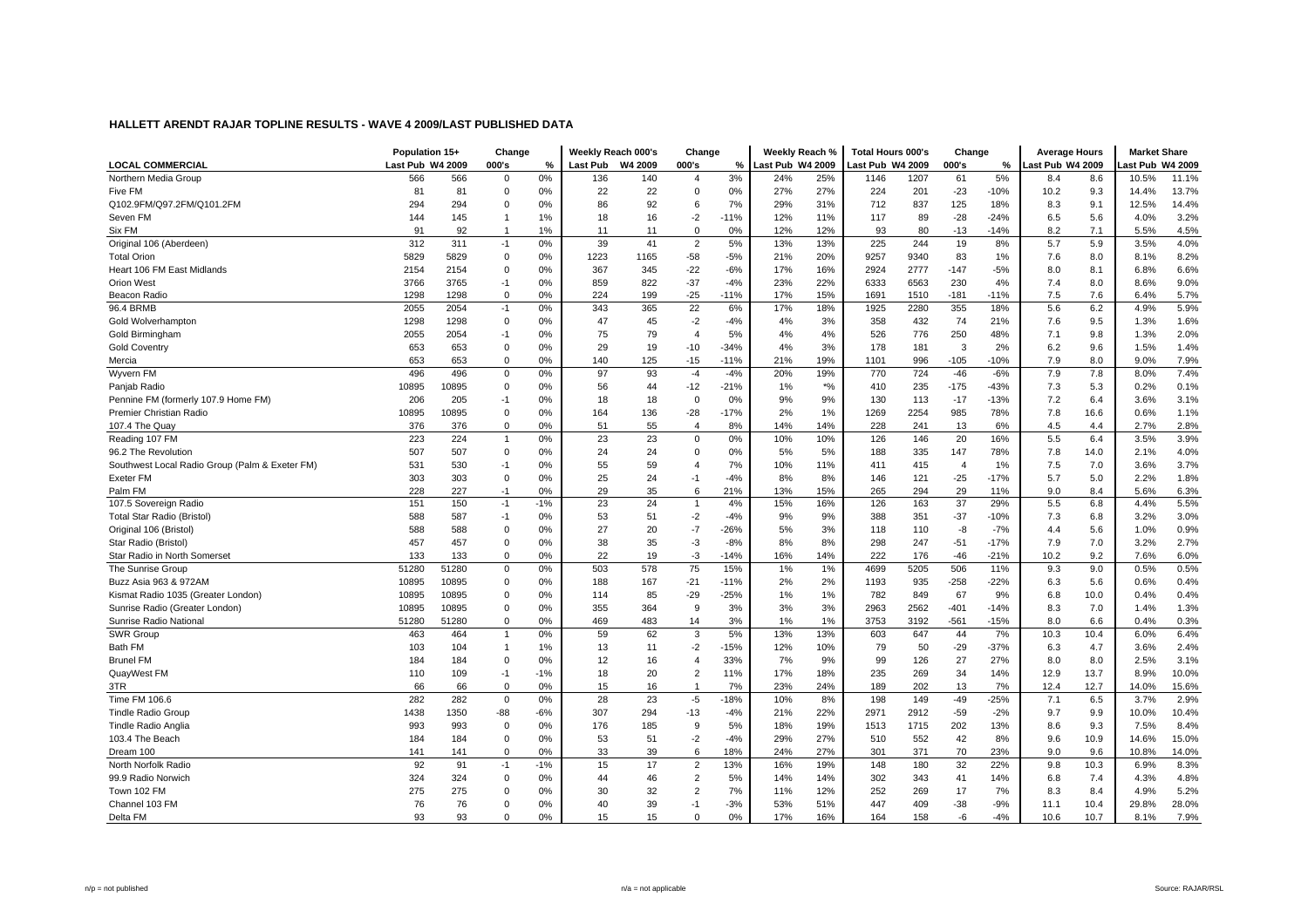|                                                      | Population 15+   |       | Change         |        | Weekly Reach 000's |      | Change                   |        | Weekly Reach %   |     | <b>Total Hours 000's</b> |       | Change         |        | <b>Average Hours</b> |      | <b>Market Share</b> |       |
|------------------------------------------------------|------------------|-------|----------------|--------|--------------------|------|--------------------------|--------|------------------|-----|--------------------------|-------|----------------|--------|----------------------|------|---------------------|-------|
| <b>LOCAL COMMERCIAL</b>                              | Last Pub W4 2009 |       | 000's          | %      | Last Pub W4 2009   |      | 000's                    | %      | Last Pub W4 2009 |     | Last Pub W4 2009         |       | 000's          | %      | ast Pub W4 2009      |      | ast Pub W4 2009     |       |
| Island FM 104.7                                      | 51               | 51    | $\mathbf 0$    | 0%     | 25                 | 24   | $-1$                     | $-4%$  | 48%              | 48% | 288                      | 294   | 6              | 2%     | 11.7                 | 12.0 | 35.5%               | 35.3% |
| <b>Kestrel FM</b>                                    | 136              | 136   | $\mathbf 0$    | 0%     | 36                 | 31   | $-5$                     | $-14%$ | 27%              | 23% | 419                      | 337   | $-82$          | $-20%$ | 11.5                 | 10.8 | 12.6%               | 9.7%  |
| <b>Total Touch Radio Network</b>                     | 890              | 889   | $-1$           | 0%     | 128                | 132  | $\overline{4}$           | 3%     | 14%              | 15% | 1180                     | 1214  | 34             | 3%     | 9.2                  | 9.2  | 6.7%                | 6.9%  |
| Rugby FM                                             | 71               | 70    | $-1$           | $-1%$  | 22                 | 20   | $-2$                     | $-9%$  | 31%              | 28% | 211                      | 209   | $-2$           | $-1%$  | 9.6                  | 10.5 | 14.9%               | 14.8% |
| <b>Touchradio Staffs</b>                             | 247              | 248   | $\overline{1}$ | 0%     | 25                 | 29   | $\overline{4}$           | 16%    | 10%              | 12% | 271                      | 307   | 36             | 13%    | 10.8                 | 10.5 | 5.6%                | 6.6%  |
| 96.2FM Touchradio - Coventry                         | 285              | 285   | $\mathbf 0$    | 0%     | 32                 | 33   | $\mathbf{1}$             | 3%     | 11%              | 12% | 227                      | 231   | $\overline{4}$ | 2%     | 7.2                  | 7.0  | 4.2%                | 4.3%  |
| 102FM Touchradio - Warks, Worcs, Cotswolds           | 287              | 287   | $\mathbf 0$    | 0%     | 43                 | 44   | $\overline{1}$           | 2%     | 15%              | 15% | 418                      | 419   | $\mathbf{1}$   | 0%     | 9.7                  | 9.5  | 6.9%                | 6.8%  |
| 107.3 Touchradio - Warwick                           | 133              | 133   | $\Omega$       | 0%     | $\overline{7}$     | 7    | $\Omega$                 | 0%     | 5%               | 5%  | 53                       | 48    | $-5$           | $-9%$  | 8.0                  | 7.2  | 2.3%                | 2.1%  |
| Town and Country Broadcasting (South and West Wales) | 1578             | 1578  | $\Omega$       | 0%     | 204                | 215  | 11                       | 5%     | 13%              | 14% | 1686                     | 1792  | 106            | 6%     | 8.3                  | 8.3  | 5.1%                | 5.5%  |
| <b>Total Bridge FM</b>                               | n/p              | 1405  | n/a            | n/a    | n/p                | 103  | n/a                      | n/a    | n/p              | 7%  | n/p                      | 736   | n/a            | n/a    | n/p                  | 7.1  | n/p                 | 2.5%  |
| 106.3 Bridge FM                                      | 121              | 122   | $\overline{1}$ | 1%     | 37                 | 36   | $-1$                     | $-3%$  | 30%              | 30% | 357                      | 321   | $-36$          | $-10%$ | 9.8                  | 8.9  | 14.2%               | 12.5% |
| <b>Nation Radio</b>                                  | 1405             | 1405  | $\Omega$       | 0%     | 78                 | 89   | 11                       | 14%    | 6%               | 6%  | 344                      | 552   | 208            | 60%    | 4.4                  | 6.2  | 1.2%                | 1.9%  |
| 97.1 Radio Carmarthenshire                           | 127              | 127   | $\Omega$       | 0%     | 38                 | 38   | $\Omega$                 | 0%     | 30%              | 30% | 289                      | 324   | 35             | 12%    | 7.7                  | 8.4  | 11.1%               | 12.4% |
| 102.5 Radio Pembrokeshire                            | 92               | 92    | $\Omega$       | 0%     | 42                 | 42   | $\Omega$                 | 0%     | 45%              | 45% | 449                      | 466   | 17             | 4%     | 10.7                 | 11.2 | 22.8%               | 24.4% |
| 102.1 Bay Radio (was 102.1 Swansea Bay Radio)        | 454              | 454   | $\Omega$       | 0%     | 35                 | 38   | 3                        | 9%     | 8%               | 8%  | 322                      | 266   | $-56$          | $-17%$ | 9.1                  | 7.1  | 3.5%                | 2.9%  |
| <b>Total UKRD</b>                                    | 1567             | 1434  | $-133$         | $-8%$  | 407                | 382  | $-25$                    | $-6%$  | 26%              | 27% | 3594                     | 3162  | $-432$         | $-12%$ | 8.8                  | 8.3  | 11.0%               | 10.9% |
| Pirate FM                                            | 480              | 480   | $\Omega$       | 0%     | 144                | 153  | 9                        | 6%     | 30%              | 32% | 1546                     | 1650  | 104            | 7%     | 10.8                 | 10.8 | 15.4%               | 16.0% |
| The County Sound Radio Network                       | 538              | 539   | -1             | 0%     | 161                | 154  | $-7$                     | $-4%$  | 30%              | 29% | 1214                     | 1167  | $-47$          | $-4%$  | 7.6                  | 7.6  | 11.2%               | 10.8% |
| County Sound 1566                                    | 538              | 539   |                | 0%     | 13                 | 14   | $\overline{1}$           | 8%     | 2%               | 3%  | 65                       | 51    | $-14$          | $-22%$ | 5.0                  | 3.6  | 0.6%                | 0.5%  |
| 96.4 Eagle Radio                                     | 538              | 539   | -1             | 0%     | 147                | 140  | $-7$                     | $-5%$  | 27%              | 26% | 1149                     | 1117  | $-32$          | $-3%$  | 7.8                  | 8.0  | 10.6%               | 10.3% |
| <b>Total UKRD East</b>                               | 415              | 415   | $\mathbf 0$    | 0%     | 76                 | 77   | $\overline{1}$           | 1%     | 18%              | 19% | 583                      | 594   | 11             | 2%     | 7.7                  | 7.7  | 6.7%                | 7.6%  |
| <b>KL.FM 96.7</b>                                    | 150              | 149   | $-1$           | $-1%$  | 49                 | 48   | $-1$                     | $-2%$  | 32%              | 32% | 581                      | 494   | $-87$          | $-15%$ | 12.0                 | 10.3 | 16.4%               | 14.5% |
| Star Radio in Cambridge                              | 266              | 266   | $\mathbf 0$    | 0%     | 26                 | 25   | $-1$                     | $-4%$  | 10%              | 9%  | 159                      | 112   | $-47$          | $-30%$ | 6.2                  | 4.5  | 2.9%                | 2.2%  |
| UTV Radio (inc. talkSPORT)                           | 51280            | 51280 | $\Omega$       | 0%     | 3593               | 3616 | 23                       | 1%     | 7%               | 7%  | 30462                    | 30897 | 435            | 1%     | 8.5                  | 8.5  | 3.0%                | 3.1%  |
| UTV Radio (excl. talkSPORT)                          | 6069             | 6069  | $\Omega$       | 0%     | 1226               | 1201 | $-25$                    | $-2%$  | 20%              | 20% | 11595                    | 10667 | $-928$         | $-8%$  | 9.5                  | 8.9  | 9.9%                | 9.5%  |
| 107.6 Juice FM                                       | 954              | 954   | $\mathbf 0$    | 0%     | 109                | 122  | 13                       | 12%    | 11%              | 13% | 713                      | 595   | $-118$         | $-17%$ | 6.5                  | 4.9  | 4.5%                | 3.7%  |
| Peak 107 FM                                          | 413              | 413   | $\mathbf 0$    | 0%     | 84                 | 85   | $\overline{1}$           | 1%     | 20%              | 21% | 866                      | 838   | $-28$          | $-3%$  | 10.4                 | 9.9  | 10.3%               | 10.1% |
| The Pulse/Pulse 2                                    | 848              | 848   | $\Omega$       | 0%     | 143                | 135  | -8                       | $-6%$  | 17%              | 16% | 1122                     | 936   | $-186$         | $-17%$ | 7.9                  | 6.9  | 7.2%                | 6.4%  |
| The Pulse                                            | 848              | 848   | $\Omega$       | 0%     | 136                | 124  | $-12$                    | $-9%$  | 16%              | 15% | 1043                     | 843   | $-200$         | $-19%$ | 7.6                  | 6.8  | 6.7%                | 5.7%  |
| Pulse <sub>2</sub>                                   | 848              | 848   | $\mathbf 0$    | 0%     | 35                 | 35   | $\mathbf 0$              | 0%     | 4%               | 4%  | 79                       | 92    | 13             | 16%    | 2.3                  | 2.6  | 0.5%                | 0.6%  |
| Signal One & Signal Two                              | 770              | 771   | $\overline{1}$ | 0%     | 239                | 254  | 15                       | 6%     | 31%              | 33% | 3311                     | 3420  | 109            | 3%     | 13.8                 | 13.5 | 20.2%               | 21.9% |
| Signal One                                           | 770              | 771   | -1             | 0%     | 224                | 243  | 19                       | 8%     | 29%              | 32% | 2891                     | 3026  | 135            | 5%     | 12.9                 | 12.5 | 17.6%               | 19.4% |
| Signal Two                                           | 770              | 771   | -1             | 0%     | 45                 | 44   | $-1$                     | $-2%$  | 6%               | 6%  | 420                      | 394   | $-26$          | $-6%$  | 9.3                  | 9.0  | 2.6%                | 2.5%  |
| 107.4 Tower FM                                       | 430              | 431   | $\overline{1}$ | 0%     | 51                 | 49   | $-2$                     | $-4%$  | 12%              | 11% | 414                      | 350   | $-64$          | $-15%$ | 8.2                  | 7.1  | 5.3%                | 4.7%  |
| Total Swansea Sound/96.4 FM The Wave                 | 454              | 454   | $\mathbf 0$    | 0%     | 189                | 184  | $-5$                     | $-3%$  | 42%              | 41% | 2012                     | 1888  | $-124$         | $-6%$  | 10.7                 | 10.3 | 22.0%               | 20.6% |
| 96.4 FM The Wave                                     | 454              | 454   | $\mathbf 0$    | 0%     | 142                | 138  | $-4$                     | $-3%$  | 31%              | 30% | 1218                     | 1160  | $-58$          | $-5%$  | 8.6                  | 8.4  | 13.3%               | 12.7% |
| Swansea Sound - 1170 MW                              | 454              | 454   | $\mathbf 0$    | 0%     | 75                 | 78   | 3                        | 4%     | 16%              | 17% | 793                      | 728   | $-65$          | $-8%$  | 10.6                 | 9.4  | 8.7%                | 7.9%  |
| U105                                                 | 851              | 851   | $\mathbf 0$    | 0%     | 142                | 136  | -6                       | $-4%$  | 17%              | 16% | 1392                     | 1117  | $-275$         | $-20%$ | 9.8                  | 8.2  | 7.9%                | 6.8%  |
| Radio Wave 96.5 FM                                   | 241              | 240   | $-1$           | 0%     | 63                 | 63   | $\Omega$                 | 0%     | 26%              | 26% | 589                      | 586   | $-3$           | $-1%$  | 9.3                  | 9.3  | 11.8%               | 11.7% |
| 102.4 Wish / 107.2 Wire                              | 703              | 705   | 2              | 0%     | 139                | 147  | 8                        | 6%     | 20%              | 21% | 993                      | 1008  | 15             | 2%     | 7.1                  | 6.8  | 7.4%                | 7.5%  |
| 107.2 Wire FM                                        | 277              | 276   | $-1$           | 0%     | 65                 | 63   | $-2$                     | $-3%$  | 23%              | 23% | 528                      | 468   | $-60$          | $-11%$ | 8.2                  | 7.4  | 9.0%                | 8.6%  |
| 102.4 Wish FM                                        | 465              | 464   | $-1$           | 0%     | 75                 | 86   | 11                       | 15%    | 16%              | 19% | 465                      | 540   | 75             | 16%    | 6.2                  | 6.3  | 5.7%                | 6.3%  |
| 107.7 The Wolf                                       | 429              | 429   | $\Omega$       | 0%     | 40                 | 41   | $\overline{\phantom{a}}$ | 3%     | 9%               | 10% | 216                      | 272   | 56             | 26%    | 5.5                  | 6.7  | 2.6%                | 3.2%  |
| Wave 102 FM                                          | 153              | 153   | $\Omega$       | 0%     | 24                 | 25   | $\overline{\phantom{a}}$ | 4%     | 15%              | 17% | 194                      | 204   | 10             | 5%     | 8.2                  | 8.1  | 7.4%                | 7.4%  |
| Yorkshire Radio                                      | 5058             | 4461  | $-597$         | $-12%$ | 63                 | 52   | $-11$                    | $-17%$ | 1%               | 1%  | 337                      | 182   | $-155$         | $-46%$ | 5.4                  | 3.5  | 0.3%                | 0.2%  |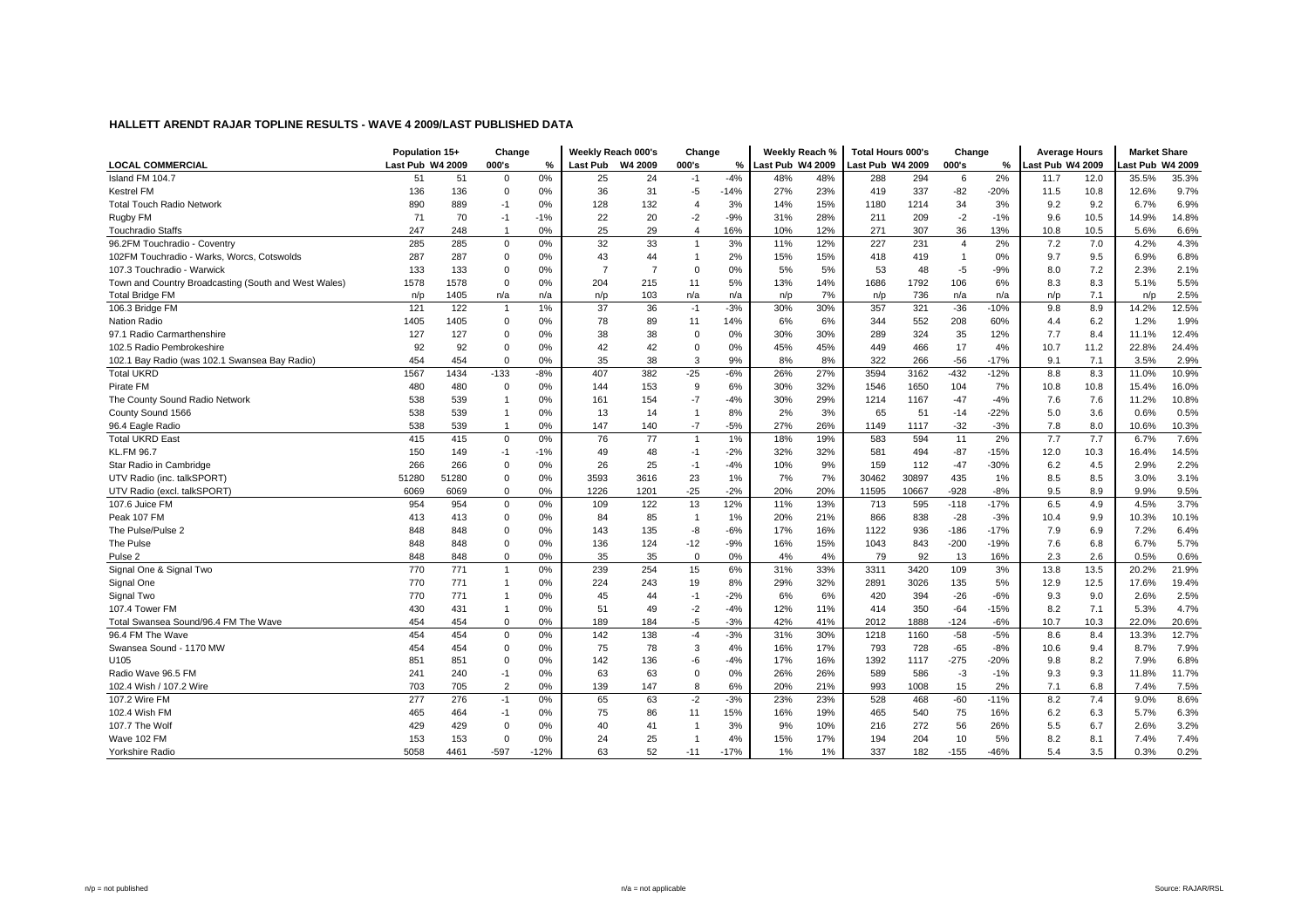|                                      | Population 15+   |       | Change         |    | Weekly Reach 000's |      | Change         |        | Weekly Reach %     |     | <b>Total Hours 000's</b> |       | Change |        | <b>Average Hours</b> |      | <b>Market Share</b> |       |
|--------------------------------------|------------------|-------|----------------|----|--------------------|------|----------------|--------|--------------------|-----|--------------------------|-------|--------|--------|----------------------|------|---------------------|-------|
| <b>LOCAL COMMERCIAL</b>              | Last Pub W4 2009 |       | 000's          | %  | Last Pub W4 2009   |      | 000's          |        | % Last Pub W4 2009 |     | Last Pub W4 2009         |       | 000's  | %      | Last Pub W4 2009     |      | ast Pub W4 2009     |       |
| <b>BBC Local Radio</b>               | 41367            | 41367 | $\mathbf 0$    | 0% | 6390               | 6706 | 316            | 5%     | 15%                | 16% | 62815                    | 63451 | 636    | 1%     | 9.8                  | 9.5  | 7.7%                | 8.0%  |
| <b>BBC Radio Berkshire</b>           | 786              | 786   | $\mathbf 0$    | 0% | 114                | 132  | 18             | 16%    | 14%                | 17% | 890                      | 1106  | 216    | 24%    | 7.8                  | 8.4  | 6.1%                | 7.5%  |
| <b>BBC Radio Bristol</b>             | 885              | 885   | $\Omega$       | 0% | 159                | 153  | -6             | $-4%$  | 18%                | 17% | 1736                     | 1604  | $-132$ | $-8%$  | 10.9                 | 10.5 | 9.6%                | 9.3%  |
| <b>BBC Radio Cambridgeshire</b>      | 703              | 703   | $\Omega$       | 0% | 109                | 109  | $\Omega$       | 0%     | 15%                | 16% | 823                      | 739   | $-84$  | $-10%$ | 7.6                  | 6.8  | 5.8%                | 5.8%  |
| <b>BBC Radio Cornwall</b>            | 456              | 456   | $\mathbf 0$    | 0% | 135                | 143  | 8              | 6%     | 30%                | 31% | 1659                     | 1765  | 106    | 6%     | 12.2                 | 12.3 | 17.0%               | 17.8% |
| <b>BBC Coventry and Warwickshire</b> | 659              | 660   | $\overline{1}$ | 0% | 73                 | 78   | 5              | 7%     | 11%                | 12% | 563                      | 596   | 33     | 6%     | 7.7                  | 7.6  | 4.4%                | 4.5%  |
| <b>BBC Radio Cumbria</b>             | 407              | 406   | $-1$           | 0% | 121                | 122  |                | 1%     | 30%                | 30% | 1197                     | 1243  | 46     | 4%     | 9.9                  | 10.2 | 15.4%               | 15.9% |
| <b>BBC Radio Derby</b>               | 629              | 629   | $\Omega$       | 0% | 154                | 155  |                | 1%     | 25%                | 25% | 1696                     | 1643  | $-53$  | $-3%$  | 11.0                 | 10.6 | 13.7%               | 13.8% |
| <b>BBC Radio Devon</b>               | 977              | 978   |                | 0% | 216                | 202  | $-14$          | $-6%$  | 22%                | 21% | 2464                     | 2440  | $-24$  | $-1%$  | 11.4                 | 12.1 | 12.3%               | 12.5% |
| <b>BBC Essex</b>                     | 1261             | 1262  |                | 0% | 234                | 224  | $-10$          | $-4%$  | 19%                | 18% | 2895                     | 2809  | -86    | $-3%$  | 12.4                 | 12.5 | 10.2%               | 9.9%  |
| <b>BBC Radio Gloucestershire</b>     | 483              | 483   | $\mathbf 0$    | 0% | 103                | 97   | $-6$           | $-6%$  | 21%                | 20% | 1056                     | 1155  | 99     | 9%     | 10.3                 | 11.9 | 9.4%                | 11.5% |
| <b>BBC Hereford &amp; Worcester</b>  | 494              | 494   | $\mathbf 0$    | 0% | 108                | 96   | $-12$          | $-11%$ | 22%                | 19% | 945                      | 1097  | 152    | 16%    | 8.7                  | 11.5 | 9.7%                | 11.6% |
| <b>BBC Radio Humberside</b>          | 763              | 763   | $\Omega$       | 0% | 218                | 184  | $-34$          | $-16%$ | 29%                | 24% | 2205                     | 2024  | $-181$ | $-8%$  | 10.1                 | 11.0 | 12.4%               | 11.5% |
| <b>BBC Radio Kent</b>                | 1378             | 1379  |                | 0% | 218                | 204  | $-14$          | $-6%$  | 16%                | 15% | 2485                     | 2260  | $-225$ | $-9%$  | 11.4                 | 11.1 | 7.7%                | 6.8%  |
| <b>BBC Radio Lancashire</b>          | 1183             | 1184  |                | 0% | 227                | 222  | $-5$           | $-2%$  | 19%                | 19% | 2183                     | 2264  | 81     | 4%     | 9.6                  | 10.2 | 10.2%               | 10.7% |
| <b>BBC Radio Leeds</b>               | 1619             | 1620  | $\mathbf{1}$   | 0% | 229                | 233  | $\overline{4}$ | 2%     | 14%                | 14% | 1819                     | 1750  | -69    | $-4%$  | 7.9                  | 7.5  | 6.5%                | 6.4%  |
| <b>BBC Radio Leicester</b>           | 798              | 799   |                | 0% | 161                | 180  | 19             | 12%    | 20%                | 23% | 1765                     | 1747  | $-18$  | $-1%$  | 11.0                 | 9.7  | 11.6%               | 11.1% |
| <b>BBC Radio Lincolnshire</b>        | 535              | 535   | $\Omega$       | 0% | 111                | 94   | $-17$          | $-15%$ | 21%                | 18% | 1316                     | 1126  | $-190$ | $-14%$ | 11.9                 | 12.0 | 11.9%               | 10.3% |
| BBC London 94.9                      | 10895            | 10895 | $\Omega$       | 0% | 405                | 443  | 38             | 9%     | 4%                 | 4%  | 3045                     | 3272  | 227    | 7%     | 7.5                  | 7.4  | 1.4%                | 1.6%  |
| <b>BBC Radio Manchester</b>          | 2121             | 2120  | $-1$           | 0% | 187                | 212  | 25             | 13%    | 9%                 | 10% | 1470                     | 1524  | 54     | 4%     | 7.8                  | 7.2  | 3.8%                | 4.2%  |
| <b>BBC Radio Merseyside</b>          | 1616             | 1616  | $\mathbf 0$    | 0% | 279                | 302  | 23             | 8%     | 17%                | 19% | 4140                     | 3409  | $-731$ | $-18%$ | 14.8                 | 11.3 | 14.7%               | 12.1% |
| <b>BBC Radio Newcastle</b>           | 1412             | 1411  | $-1$           | 0% | 296                | 282  | $-14$          | $-5%$  | 21%                | 20% | 2417                     | 2147  | $-270$ | $-11%$ | 8.2                  | 7.6  | 9.4%                | 8.5%  |
| <b>BBC Radio Norfolk</b>             | 759              | 759   | $\mathbf 0$    | 0% | 190                | 192  | $\overline{2}$ | 1%     | 25%                | 25% | 2722                     | 2398  | $-324$ | $-12%$ | 14.3                 | 12.5 | 16.0%               | 14.7% |
| <b>BBC Radio Northampton</b>         | 476              | 476   | $\mathbf 0$    | 0% | 75                 | 84   | 9              | 12%    | 16%                | 18% | 837                      | 1076  | 239    | 29%    | 11.2                 | 12.7 | 8.8%                | 12.3% |
| <b>BBC Radio Nottingham</b>          | 784              | 783   | $-1$           | 0% | 171                | 178  | $\overline{7}$ | 4%     | 22%                | 23% | 1511                     | 1680  | 169    | 11%    | 8.9                  | 9.4  | 9.1%                | 10.7% |
| BBC Oxford 95.2FM                    | 515              | 515   | $\mathbf 0$    | 0% | 71                 | 63   | -8             | $-11%$ | 14%                | 12% | 771                      | 558   | $-213$ | $-28%$ | 10.8                 | 8.9  | 7.2%                | 5.6%  |
| <b>BBC Radio Sheffield</b>           | 1254             | 1255  | $\mathbf{1}$   | 0% | 216                | 225  | 9              | 4%     | 17%                | 18% | 1949                     | 1925  | $-24$  | $-1%$  | 9.0                  | 8.5  | 8.4%                | 8.5%  |
| <b>BBC Radio Shropshire</b>          | 378              | 378   | $\Omega$       | 0% | 103                | 94   | $-9$           | $-9%$  | 27%                | 25% | 1290                     | 1242  | $-48$  | $-4%$  | 12.5                 | 13.2 | 16.1%               | 15.5% |
| <b>BBC Radio Solent</b>              | 1519             | 1519  | $\mathbf 0$    | 0% | 249                | 236  | $-13$          | $-5%$  | 16%                | 16% | 2856                     | 2633  | $-223$ | $-8%$  | 11.5                 | 11.1 | 8.2%                | 7.6%  |
| <b>BBC Solent for Dorset</b>         | 172              | 172   | $\mathbf 0$    | 0% | 22                 | 22   | $\mathbf 0$    | 0%     | 13%                | 13% | 192                      | 206   | 14     | 7%     | 8.7                  | 9.4  | 5.3%                | 5.7%  |
| <b>BBC</b> Somerset                  | 439              | 439   | $\mathbf 0$    | 0% | 56                 | 54   | $-2$           | $-4%$  | 13%                | 12% | 779                      | 706   | $-73$  | $-9%$  | 14.0                 | 13.0 | 7.2%                | 6.4%  |
| <b>BBC Radio Stoke</b>               | 594              | 595   |                | 0% | 192                | 161  | $-31$          | $-16%$ | 32%                | 27% | 1976                     | 1811  | $-165$ | $-8%$  | 10.3                 | 11.3 | 15.1%               | 14.9% |
| <b>BBC Radio Suffolk</b>             | 528              | 528   | $\mathbf 0$    | 0% | 110                | 113  | 3              | 3%     | 21%                | 21% | 930                      | 1183  | 253    | 27%    | 8.4                  | 10.5 | 8.9%                | 11.1% |
| <b>BBC Sussex and BBC Surrey</b>     | 2439             | 2439  | $\mathbf 0$    | 0% | 219                | 220  | $\overline{1}$ | 0%     | 9%                 | 9%  | 2263                     | 2094  | $-169$ | $-7%$  | 10.3                 | 9.5  | 4.3%                | 4.0%  |
| <b>BBC Tees</b>                      | 786              | 786   | $\mathbf 0$    | 0% | 121                | 136  | 15             | 12%    | 15%                | 17% | 774                      | 690   | $-84$  | $-11%$ | 6.4                  | 5.1  | 5.5%                | 4.7%  |
| <b>BBC Three Counties Radio</b>      | 1271             | 1271  | $\mathbf 0$    | 0% | 142                | 133  | -9             | $-6%$  | 11%                | 10% | 1067                     | 964   | $-103$ | $-10%$ | 7.5                  | 7.3  | 4.4%                | 3.9%  |
| BBC WM (Birmingham & Black Country)  | 2247             | 2246  | $-1$           | 0% | 238                | 231  | $-7$           | $-3%$  | 11%                | 10% | 2236                     | 2337  | 101    | 5%     | 9.4                  | 10.1 | 5.1%                | 5.5%  |
| <b>BBC Radio Wiltshire/Swindon</b>   | 536              | 536   | $\mathbf 0$    | 0% | 68                 | 73   | 5              | 7%     | 13%                | 14% | 652                      | 530   | $-122$ | $-19%$ | 9.5                  | 7.2  | 5.9%                | 4.9%  |
| <b>BBC Radio York</b>                | 530              | 530   | $\Omega$       | 0% | 87                 | 84   | $-3$           | $-3%$  | 16%                | 16% | 633                      | 632   | $-1$   | 0%     | 7.3                  | 7.6  | 5.8%                | 5.8%  |
| <b>BBC Radio Guernsey</b>            | 51               | 51    | 0              | 0% | 18                 | 18   | $\mathbf 0$    | 0%     | 35%                | 35% | 191                      | 209   | 18     | 9%     | 10.7                 | 11.5 | 23.6%               | 25.1% |
| <b>BBC Radio Jersey</b>              | 76               | 76    | $\Omega$       | 0% | 32                 | 31   | $-1$           | $-3%$  | 42%                | 41% | 338                      | 324   | $-14$  | $-4%$  | 10.6                 | 10.3 | 22.6%               | 22.2% |